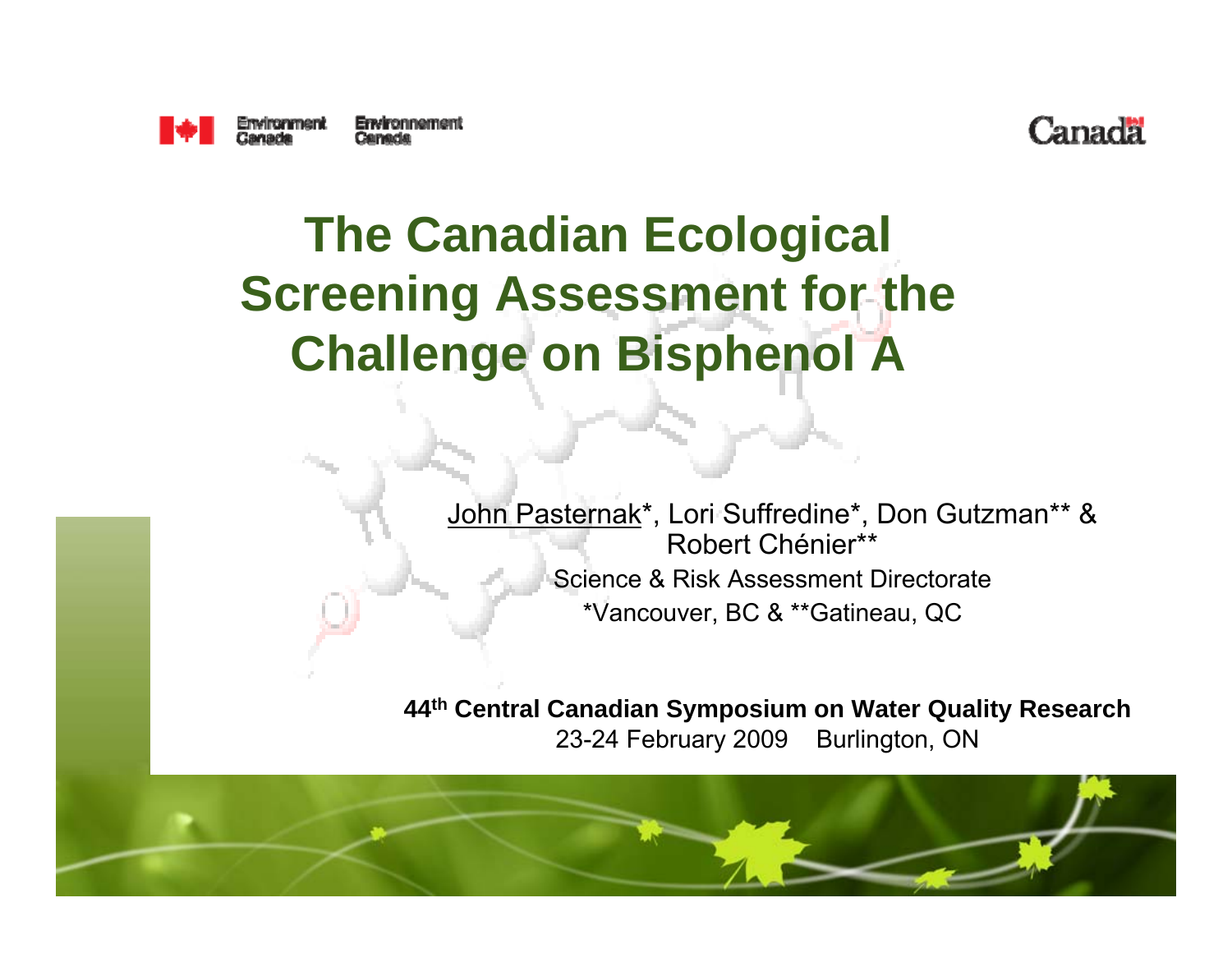### **Outline**

#### 1. The Ministerial Challenge

#### 2. Highlights of the Bisphenol A Ecological Screening Assessment

3. Conclusions



Page 2 – March 12, 2009

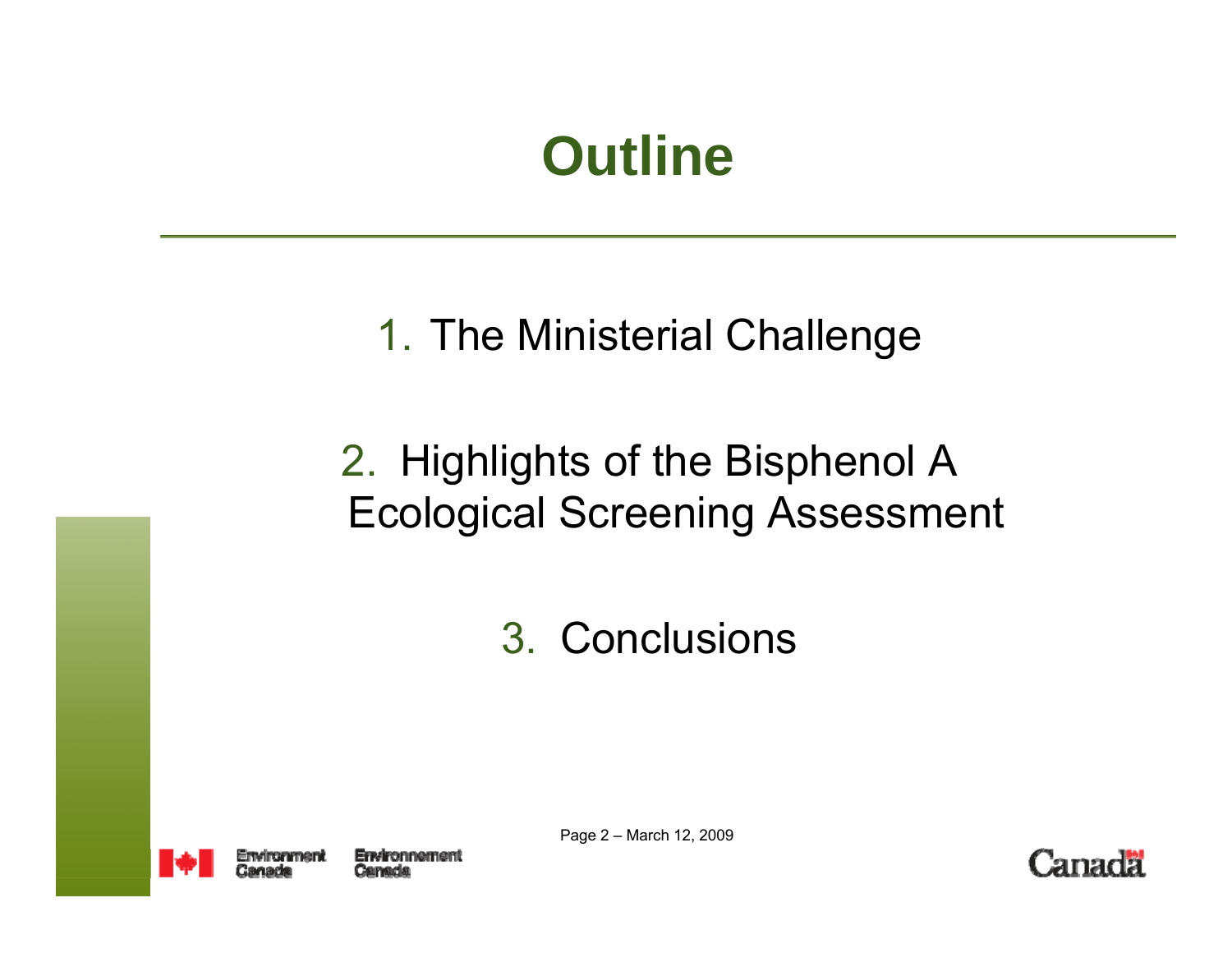# **The Ministerial Challenge**

- $\bullet$  A Notice was published in the *Canada Gazette,* Part I December 2006 outlining the Government of Canada's intended action for the Challenge.
- A plan for the assessment and management of substances believed to be in-commerce and identified as high priorities for action as a result of Categorization of the Canadian Domestic Substances List.
- $\bullet$  The mandate provided under the Canadian Environmental Protection Act (CEPA 1999).
- • High priority substances included those that met:
	- each of the ecological categorization criteria (persistence (P), bioaccumulation (B) and inherent toxicity to aquatic organisms (iT) and believed to be in commerce in Canada; and/or
	- the criteria for greatest or intermediate potential for exposure (GPE or IPE) and were identified as posing a high hazard to human health (evidence of carcinogenicity, mutagenicity, developmental toxicity or reproductive toxicity).
- • Complemented with industry survey data to indicate that these substances were still in commerce today.



Page 3 – March 12, 2009

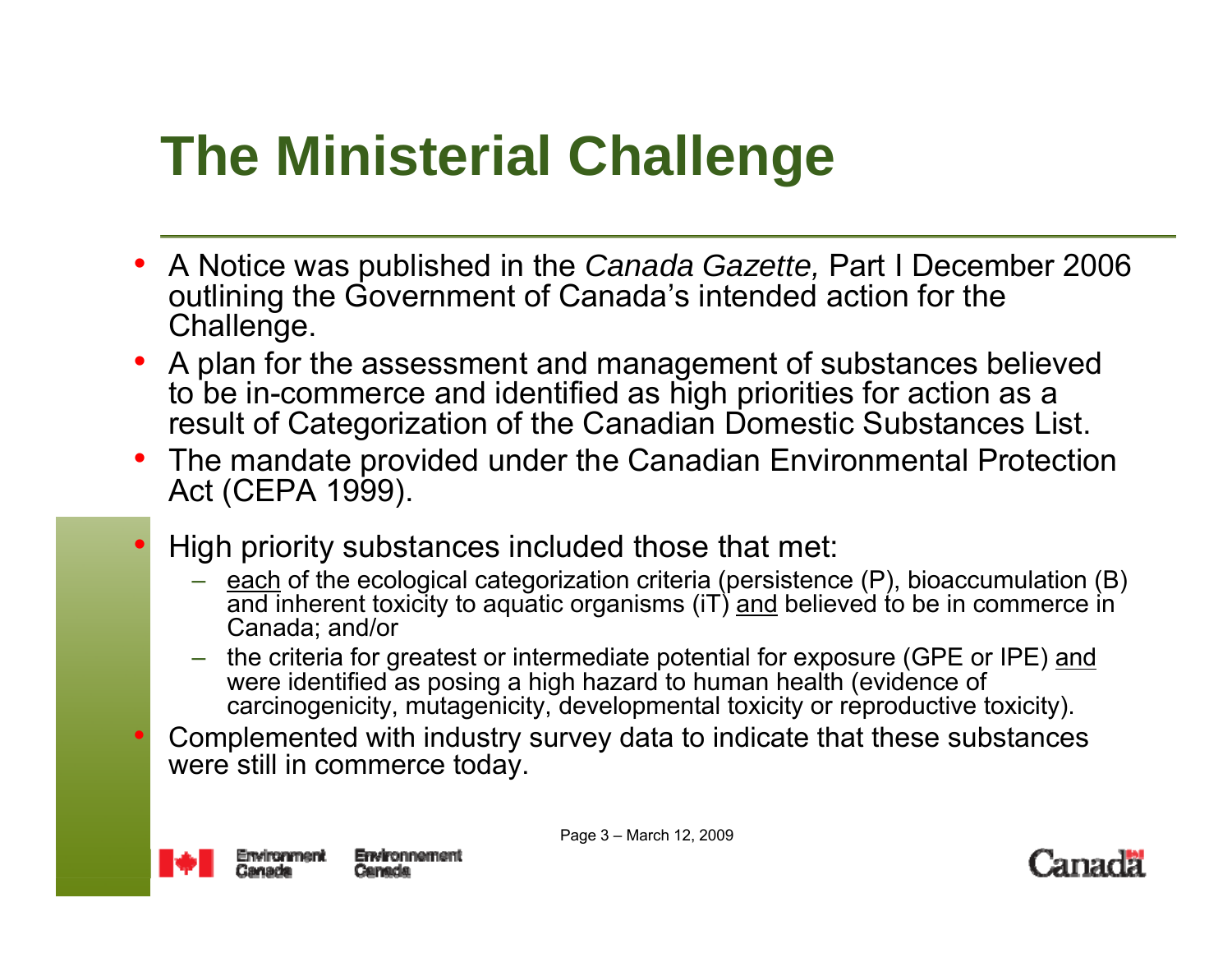### **Moving to Screening Assessments for Substances under the Challenge**





Page 4 – March 12, 2009

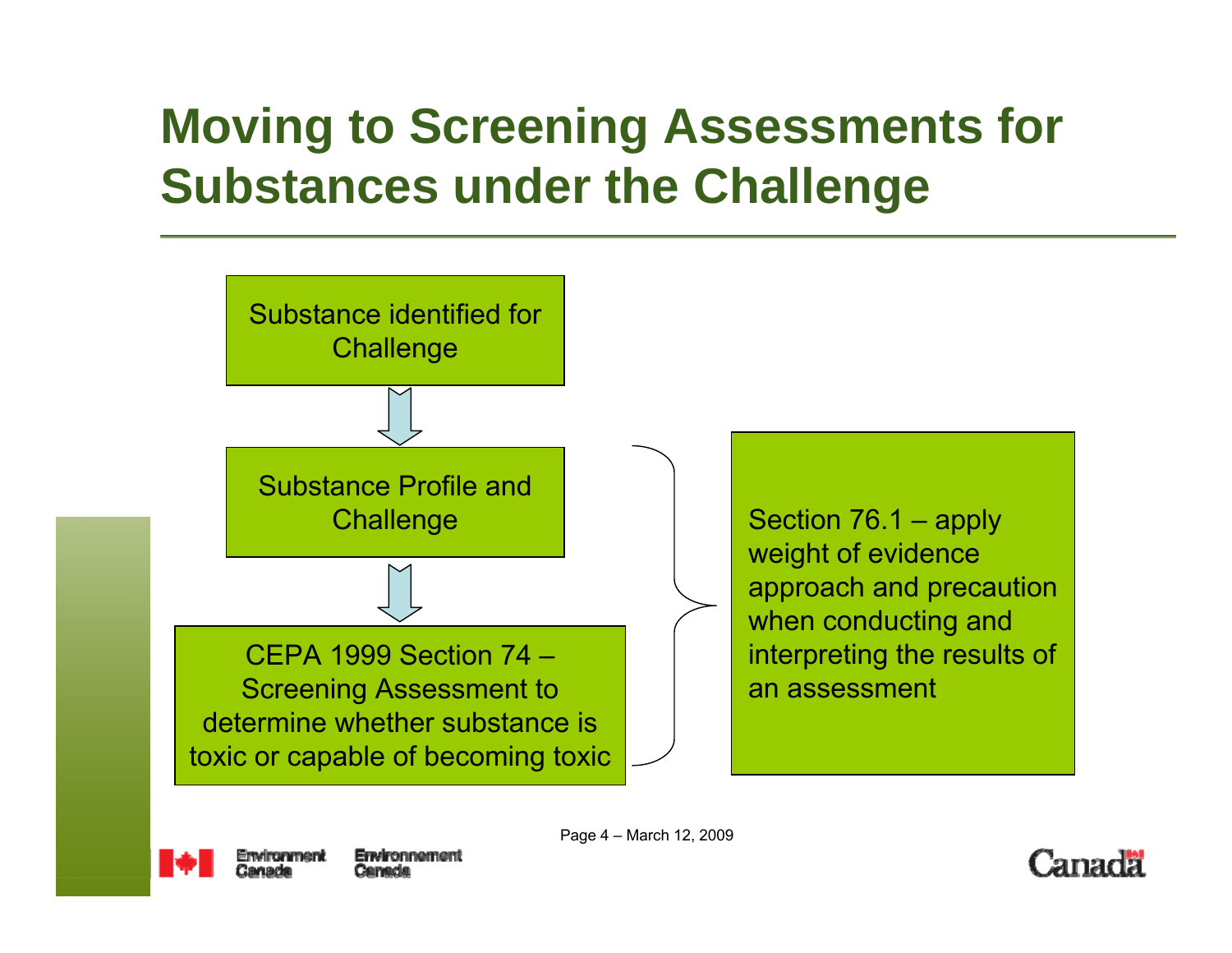# **Assessment Approach**

- Ecological assessment:
	- $-$  Evaluates entry, exposure and effects to determine risk to the environment.
	- Considers full range of the substance's properties observed in the environment or expected based on laboratory information and modeled data for these and related chemicals.
	- Develops conclusions based on broad range of considerations relevant to the ultimate risks that a substance may pose, such as persistence, bioaccumulation, risk quotients for different media, long-range transport, temporal trends, geographical distribution, sensitive habitats and species at risk.
- Assessments are subjected to Peer Reviews, and Public Consultation prior to finalization.



Page 5 – March 12, 2009

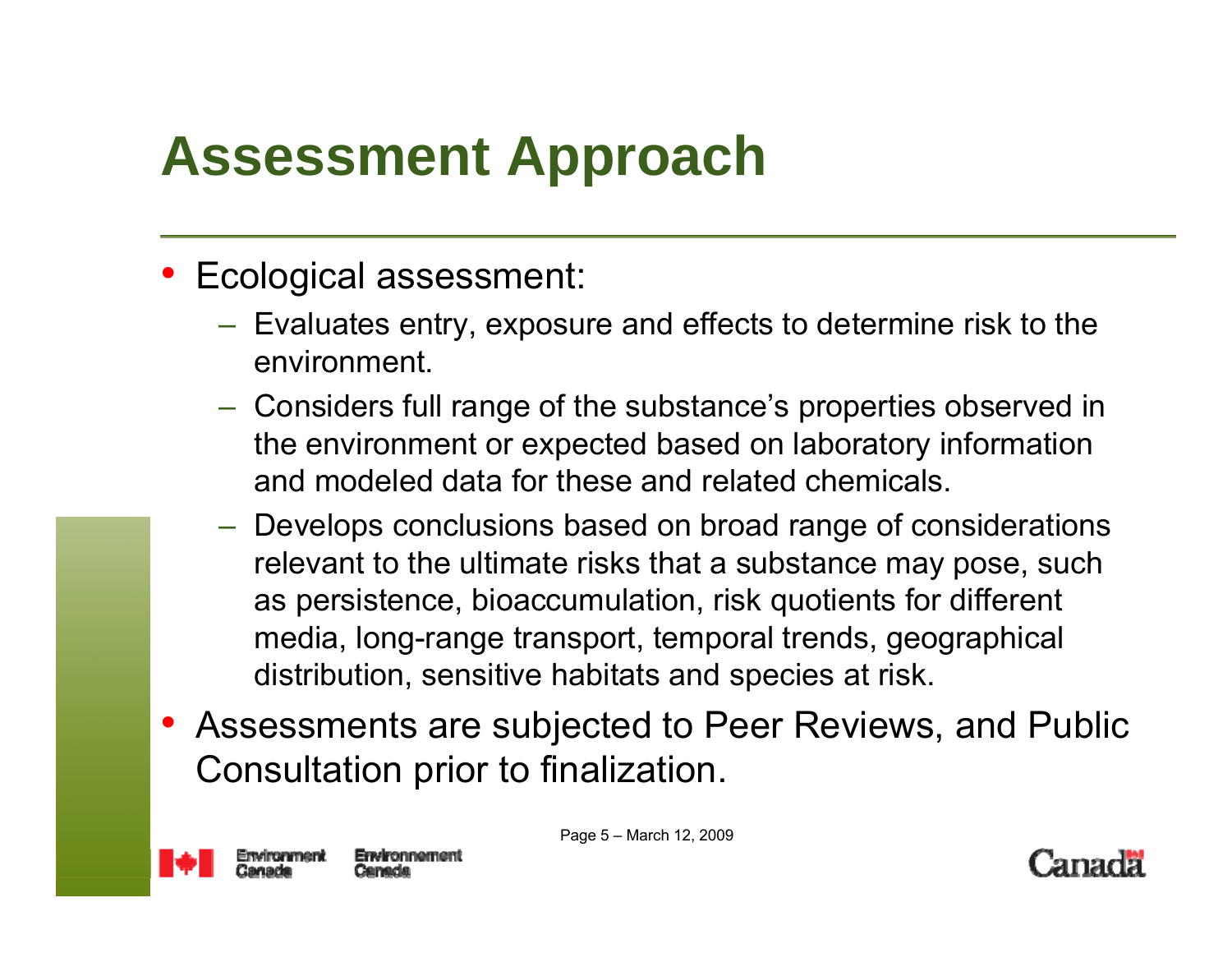### **Highlights of the Bisphenol A Ecological Screening Assessment**



Bisphenol A CAS No. 80-05-7 $C_{15}H_{16}O_2$ 

Structure generated by Molecular Networks http://www.molecular-networks.com/

#### **Why was Bisphenol A Assessed?**

- • High priority for action under Ministerial Challenge.
- Met human health categorization criteria:
	- Greatest potential for human exposure; and
	- Classified on the basis of reproductive toxicity by the European Commission.
- • Met ecological categorization criteria for inherent toxicity to aquatic organisms



Page 6 – March 12, 2009

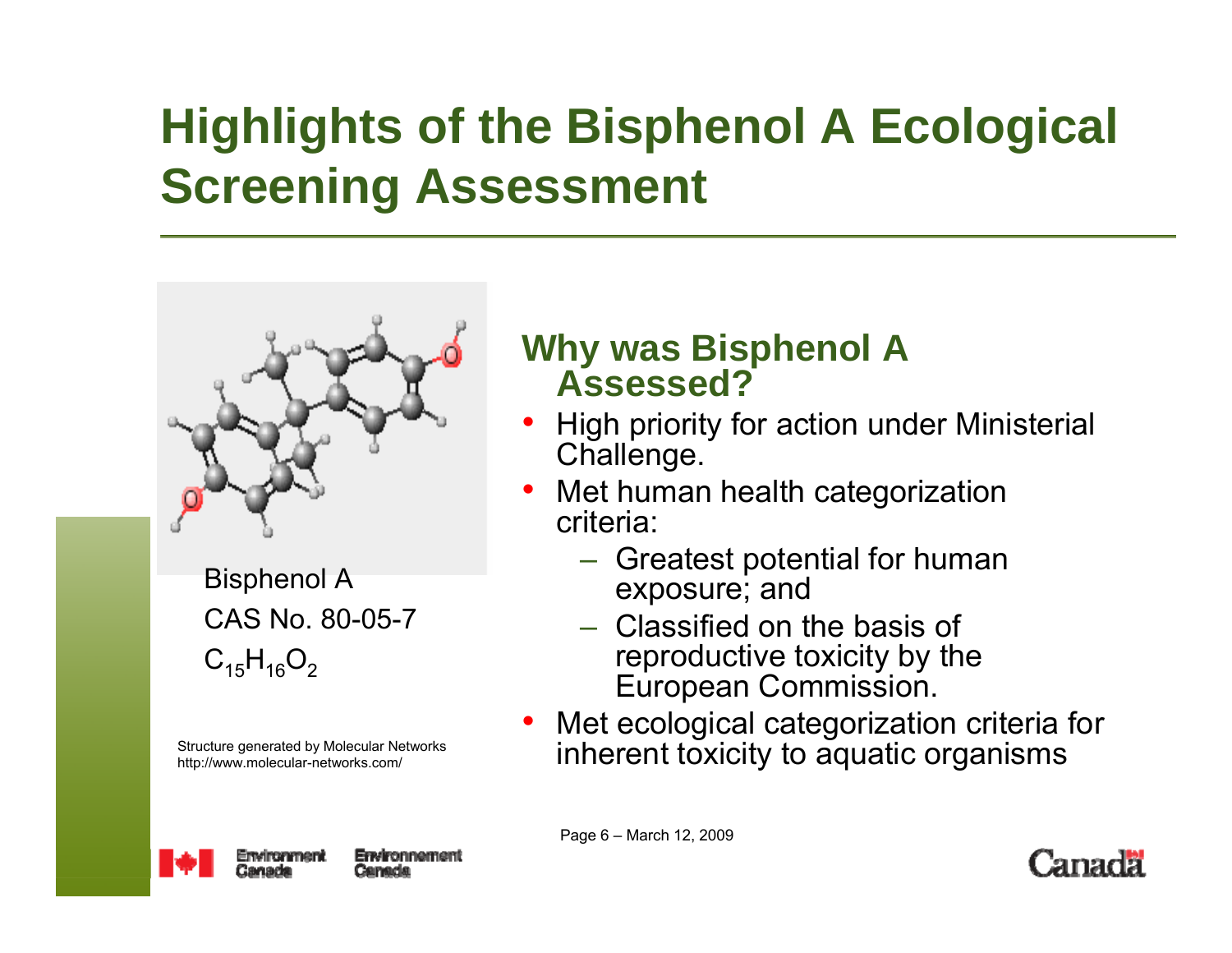# **Uses of Bisphenol A**



- ~72% used in manufacture of polycarbonates,  $\sim$ 21% was used in epoxy resins,  $\sim$ 6% other applications (NTP 2007).
- Polycarbonates used for compact discs, food and beverage containers, water pipes, glazing applications, films, electronic equipment and automotive parts.
- • Epoxy resins used for protective coatings (e.g., inside cans, lids, storage tanks), electrical laminates and adhesives.
- • Main Canadian uses: plastic resin formulations, paperboard packaging, metal cans, industrial coatings, plasticizers, adhesives, chain oil, brake fluid, heat transfer fluid and lubricant formulations.



Page 7 – March 12, 2009

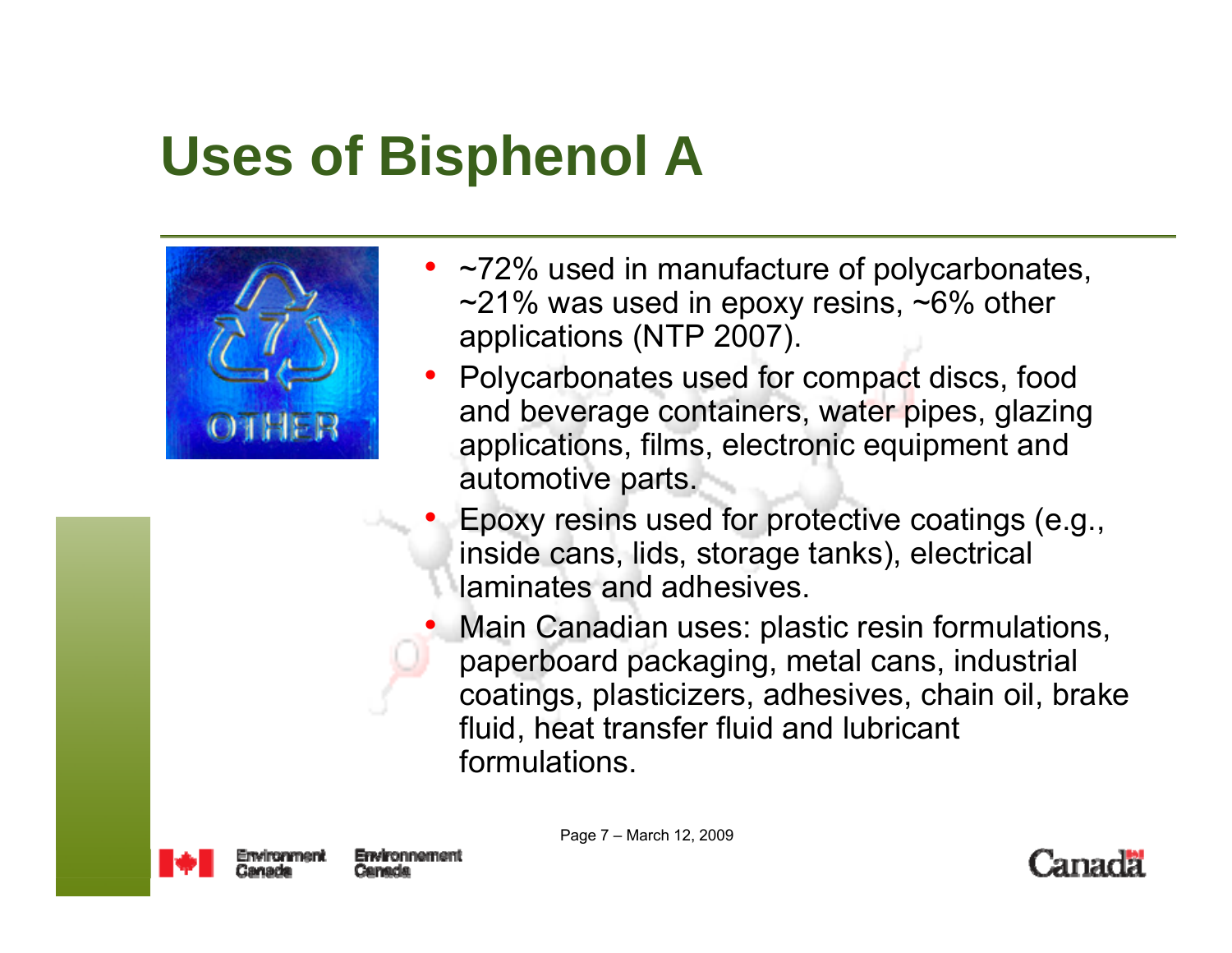#### **Considerations for Ecological Assessment: High and Increasing Production**

- •Global production 4 billion kg in 2006.
- 521 million kg (1990) to 736 million kg (1995) to  $\sim$ 1 billion kg (2000) in US (SRI Consulting 2007).
- CEPA 1999 Section 71 survey:
	- Not manufactured in Canada in 2006 at quantities greater than 100 kg.
	- In 2006, 26 Canadian companies reported use in the range of 100 000 to 1 000 000 kg, and approximately half a million kg was imported into Canada either alone, in a product, in a mixture or in a manufactured item.
	- Extent to which the reported values represent quantities of bisphenol A present in finished and semi-finished goods entering Canada from other parts of the world is unknown.



Page 8 – March 12, 2009

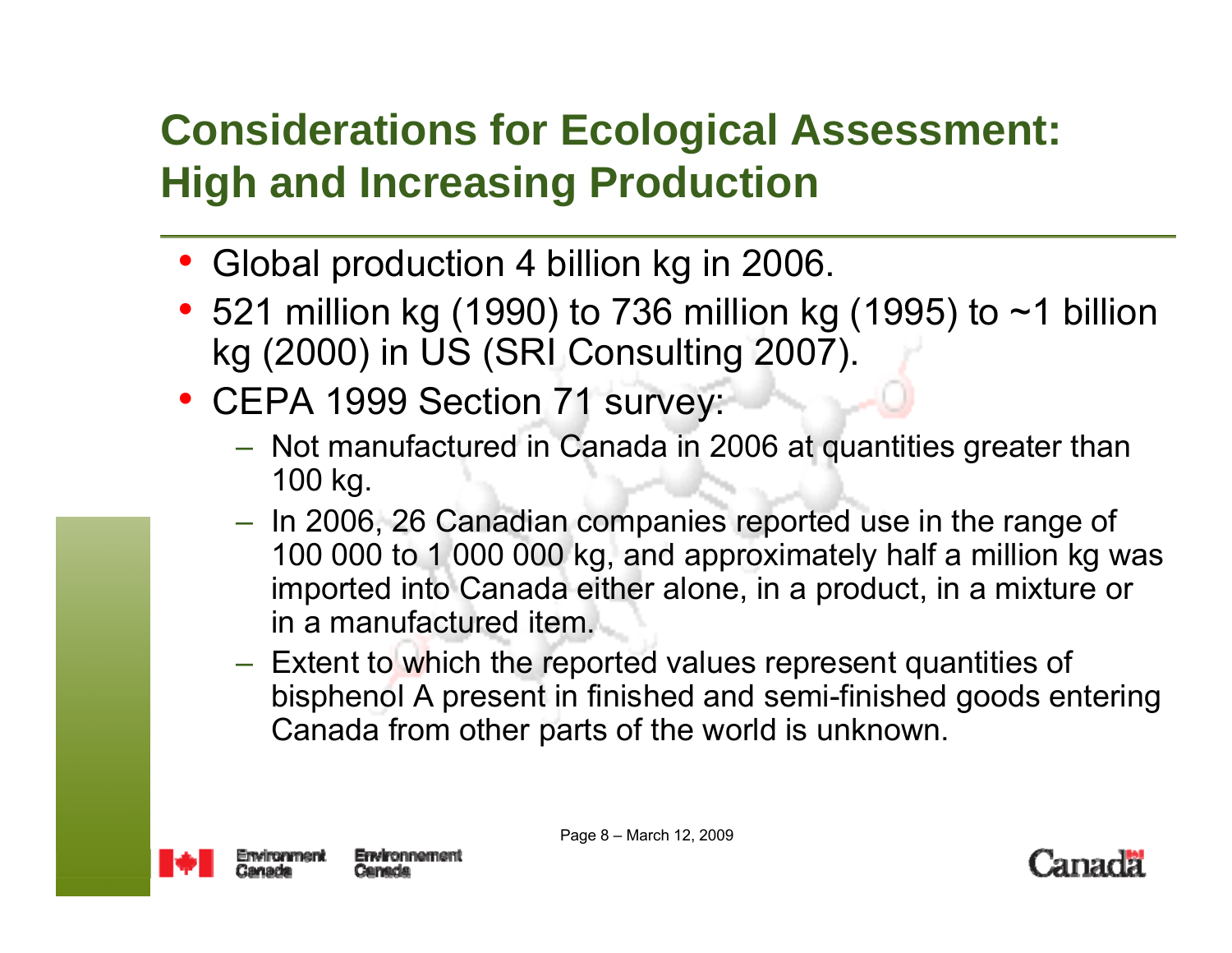# **Environmental Releases**

- •Predominantly to surface water and land.
- • Due to processing and product manufacturing, use of products and disposal.
	- E.g., washing residues during production and use, processing of materials, fugitive dust.
	- Identified in Canadian industrial discharges (Lee et al. 2002):
		- **Paper and allied products (<1.0x10** $-5$  **to 0.149 mg/L);**
		- **Chemicals and chemical products**  $(8.0 \times 10^{-5} \text{ to } 0.091 \text{ mg/L})$ **;**
		- **Textile industries (1.0×10<sup>-4</sup> to 0.0005 mg/L)**;
		- **Commercial laundries (7.5×10<sup>-4</sup> to 0.044 mg/L); and**
		- **Plastic product manufacturing**  $(5.0 \times 10^{-5} 0.002 \text{ mg/L})$ **.**
- • Effluent and sludge from municipal wastewater treatment facilities (MWWTPs).
- • Median reduction of 68% (range 1 – 99%) in bisphenol A concentration at Canadian MWWTPs based on 36 influent/effluent pairs (Lee and Peart 2000).



Page 9 – March 12, 2009

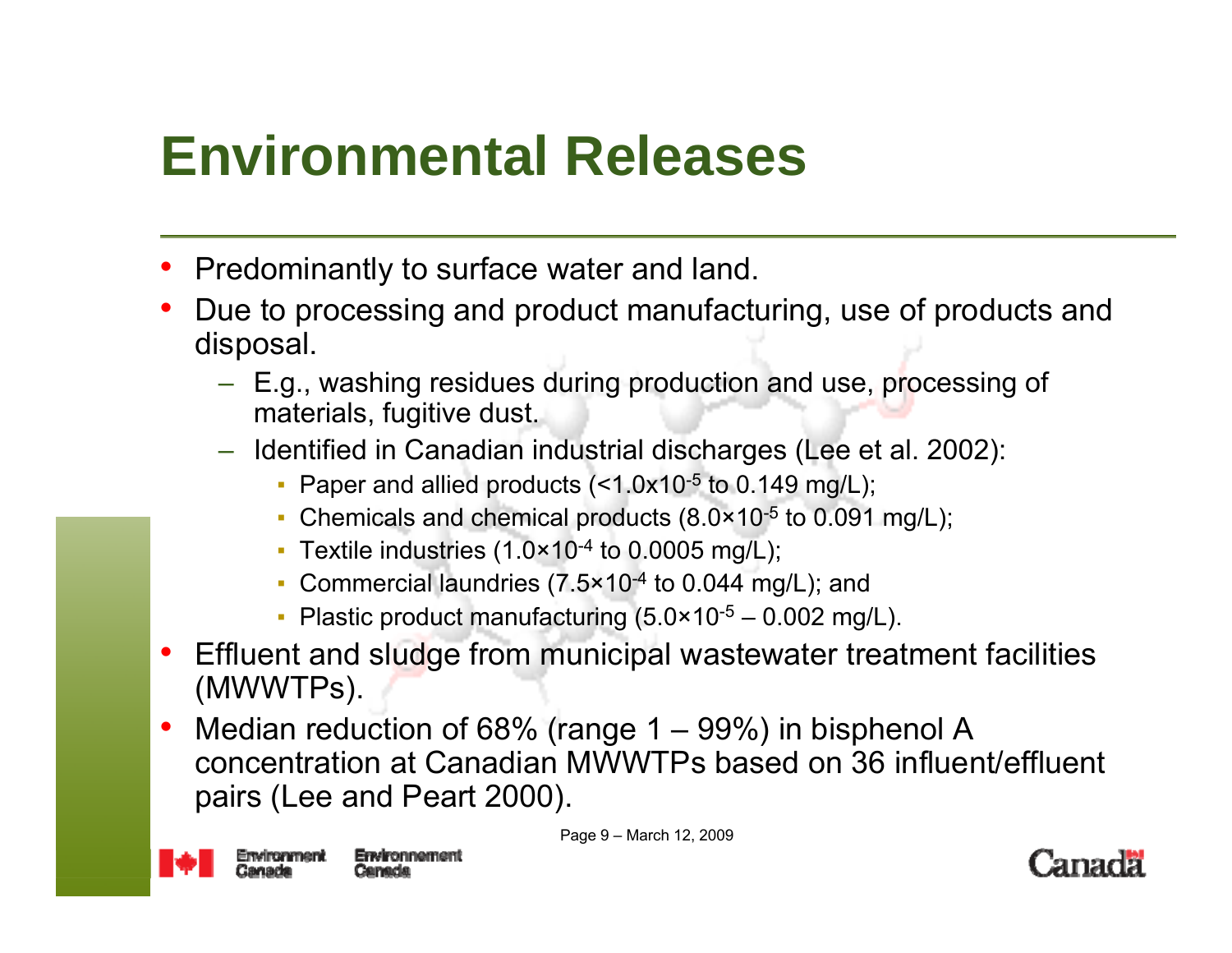#### **Environmental Releases and Levels**

**Maximum Concentration of Bisphenol A in Effluent, Influent, Sludge (Canada) and Surface Water (Canada & U.S.)** 

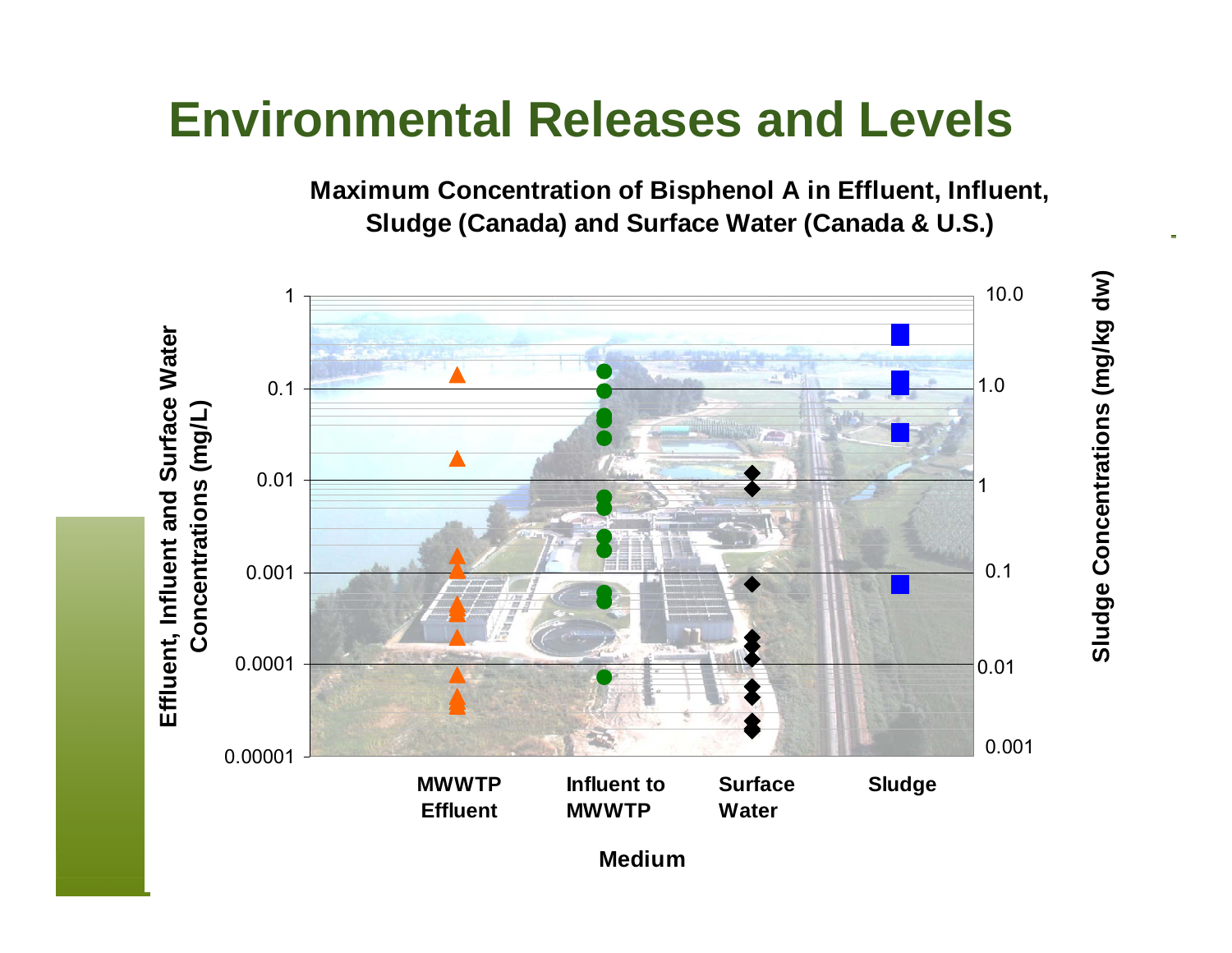# **Persistence and Bioaccumulation**

- • Rapid biodegradation under aerobic conditions.
	- – Half-life = 1.2 days in water, 3 – 7 days in soil (Sarmah and Northcott 2008, Fent et al. 2003)
- •Widespread detection in surface waters, MWWTP effluents.
- • Measurement in media without direct input (e.g., groundwater) indicating that substance remains sufficiently long in the environment to move from its point of release into other environmental media.
- • Based on observed stability with no degradation under anoxic conditions, bisphenol A is **considered to meet the Persistence criteria in sediments under CEPA 1999.**
	- No degradation in anaerobic river bed sediment slurry after 3 months of incubation (Roen and Abelovich 2000); stable in anoxic estuarine sediments after 120 days (Voordeckers et al. 2002).
- • **Does not meet Bioaccumulation criteria under CEPA 1999**, but is bioavailable and can accumulate to some degree in organisms.
- • Metabolism identified in fish, mammals, birds and plants.
	- In fish transformation to glucuronides



Page 11 – March 12, 2009

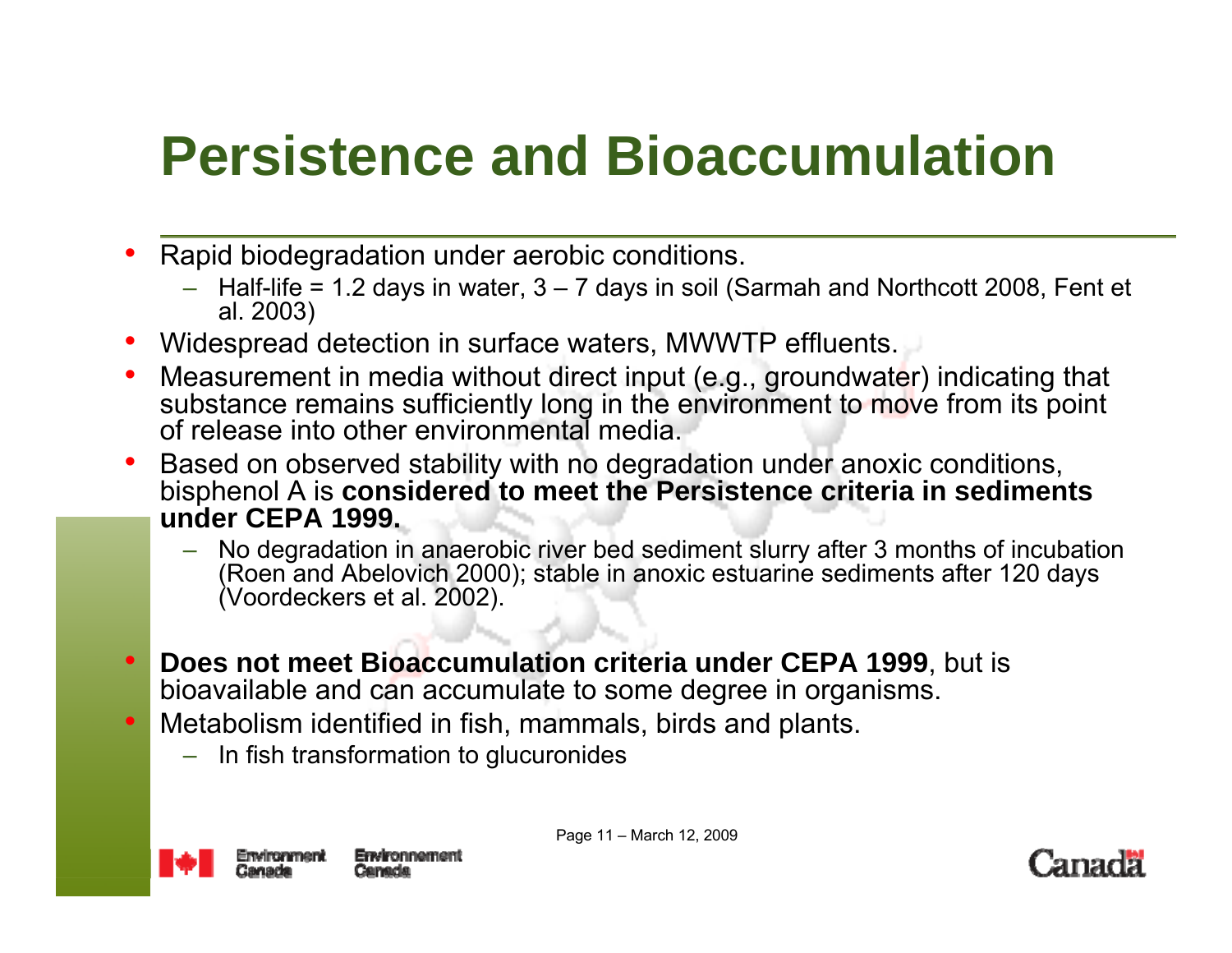# **Pelagic and Terrestrial Effects**

- •• Hazard to aquatic environment with  $\mathsf{L}(\mathsf{E}) \mathsf{C}_{50}$  values at or approaching 1 mg/L and chronic NOEC equal or less than 0.1 mg/L. For example:
	- $\,$  96-hour EC $_{50}$  = 1.0 3.1 mg/L (algae) (Alexander et al. 2008);
	- 96-hour LC<sub>50</sub> = 1.0 mg/L (mysid shrimp, *Mysidopsis bahia)(*Hirano et al. 2004);
	- 7-day Lowest Observed Effect Concentration (LOEC) = 1.88 mg/L (*Ceriodaphnia dubia)(*Tatarazako et al. 2002);
	- 14-day LOEC = 1.0 mg/L (amphipod, *Gammarus pulex)(*Johnson et al. 2005);
	- 103-day LOEC = 0.00175 mg/L (brown trout, *Salmo trutta f. fario,* reduced semen quality)(Lahnsteiner et al. 2005).
- • Adverse reproductive and developmental effects identified in terrestrial organisms. For example,
	- 14-day LOEC = 100 mg/kg dw (earthworm, *Eisenia sp.;* reproduction) (Johnson et al. 2005)
	- 23-week Lowest Observed Adverse Effect Level (LOAEL) = 100 mg/kg-bw per day (White Leghorn, *Gallus domesticus;* altered development of male phenotypes) (Furuya et al. 2006)



Page 12 – March 12, 2009

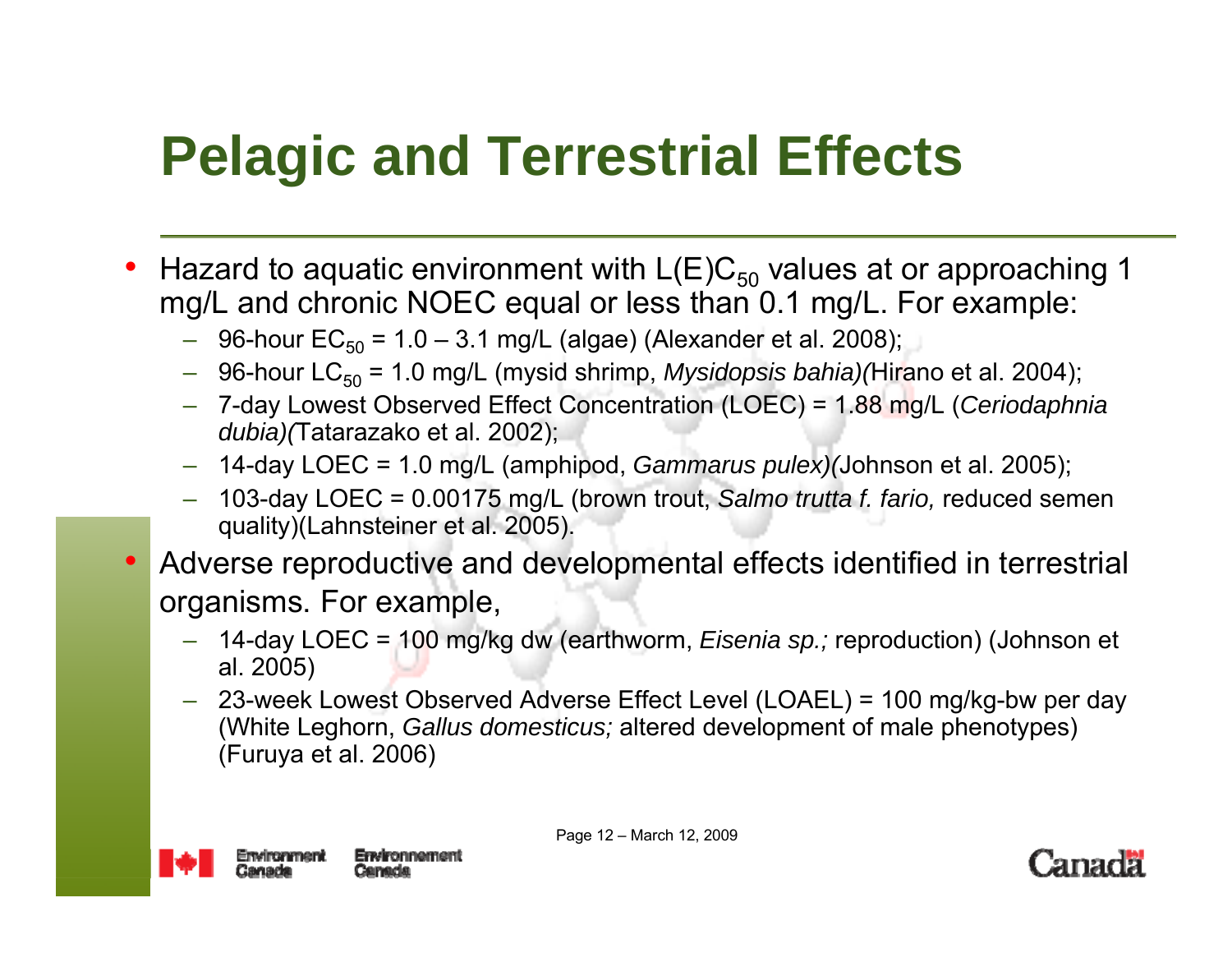# **Endocrine Disruption**

- • Evidence of disruption to hormonal, reproductive and developmental processes for fish, aquatic invertebrates, amphibians and reptiles.
- • Great variation in reported levels, but generally in the range 0.001 to 1 mg/L. Aquatic invertebrates generally show effects at lower concentrations than fish.
- • Strong evidence of adverse effects, for instance:
	- (1) following prolonged exposure at levels below those usually seen to elicit effects in standard toxicity tests (i.e., tests based on recognized methods which evaluate endpoints such as survival, reproduction and growth);
	- (2) following brief low-dose exposure, particularly at sensitive developmental stages, with effects apparent later in the life cycle; and
	- (3) on filial generations following parental exposure.



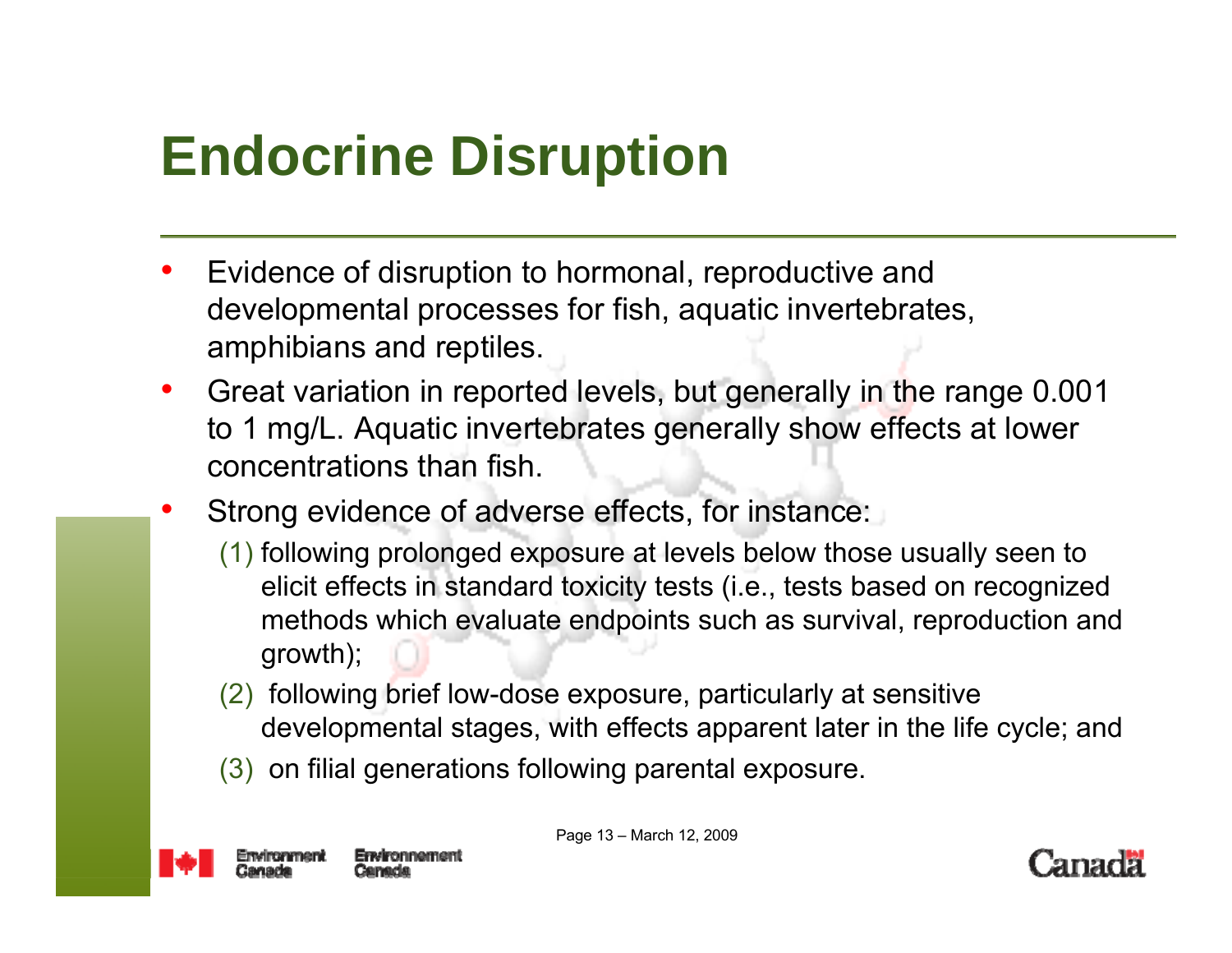# **Risk Quotients: Background**

- •Risk quotient analysis is conservative and precautionary.
- • Risk Quotient = Predicted Exposure Concentration (PEC) <sup>÷</sup> Predicted No Effect Concentration (PNEC).
- PEC = Measured or predicted environmental exposure level.
- PNEC = Critical Toxicity Value (CTV; usually an estimate of low toxic effect)  $\div$  Application Factor (AF, e.g., 10, 100, etc.).
- •Quotients  $\geq 1$  indicate potential harmful risk.
- • Risk quotient analysis conducted for pelagic, benthic, soil organisms and wildlife. Quotients below 1 for benthic and soil organisms and predatory wild birds.



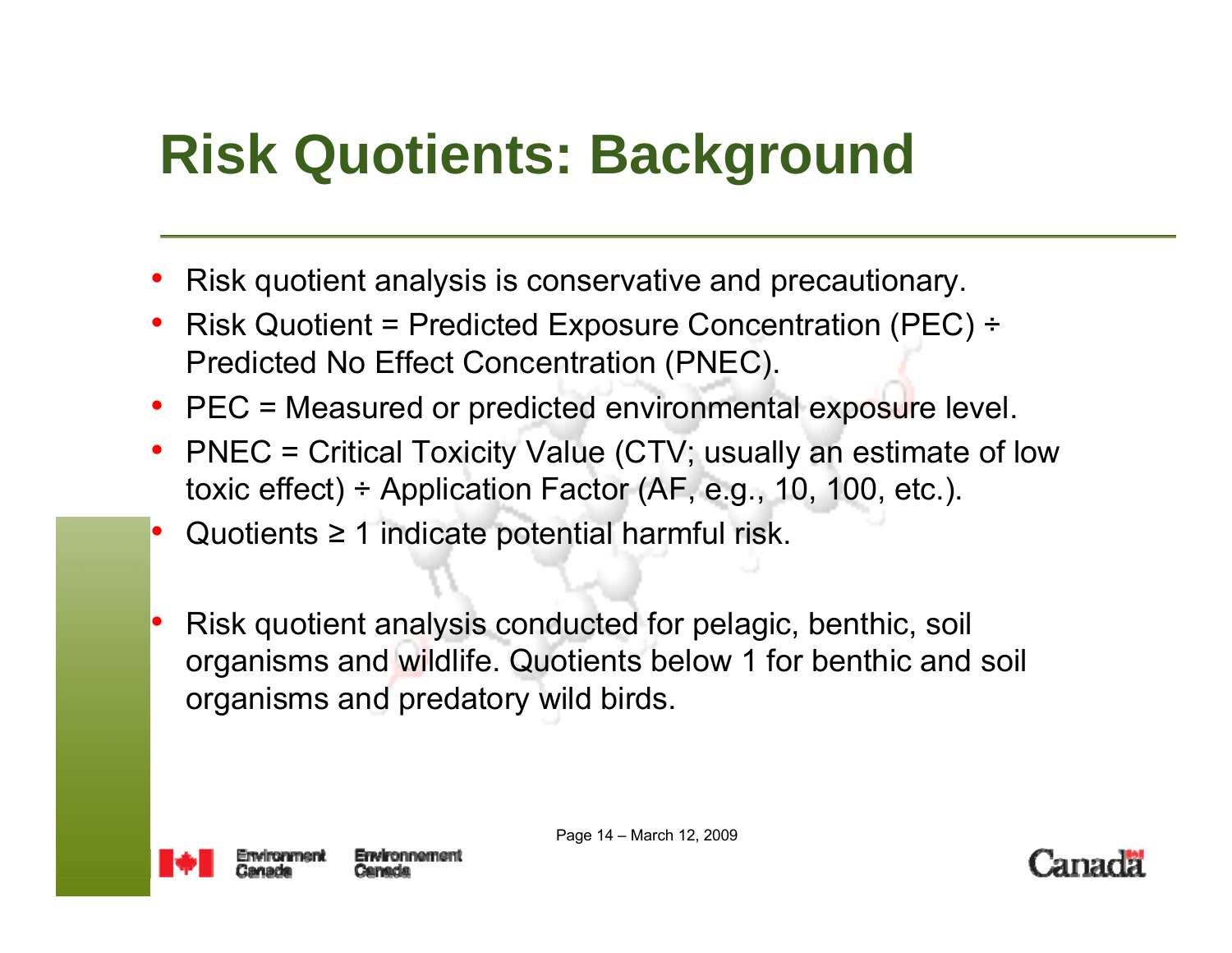# **Risk Quotient: Pelagic Organisms**

- PEC = 0.00173 mg/L for surface water.
	- Based on effluent concentration of 0.0173 mg/L reported for Toronto area MWWTP effluent (Lee et al. 2004).
		- **Highest reliable Canadian effluent concentration from a MWWTP providing** secondary treatment.
	- Dilution factor of 10 to account for exposures in the immediate mixing zone.
- PNEC =  $0.000175$  mg/L.
	- Based on CTV of 0.00175 mg/L (103 day LOEC, reduced semen quality and delayed ovulation in brown trout).
	- Application factor = 10 (to account for variability in interspecies and intraspecies sensitivity and extrapolation from laboratory to field conditions).
- • $Q = 9.9$ ; Potential identified for adverse risk to pelagic organisms.



Page 15 – March 12, 2009

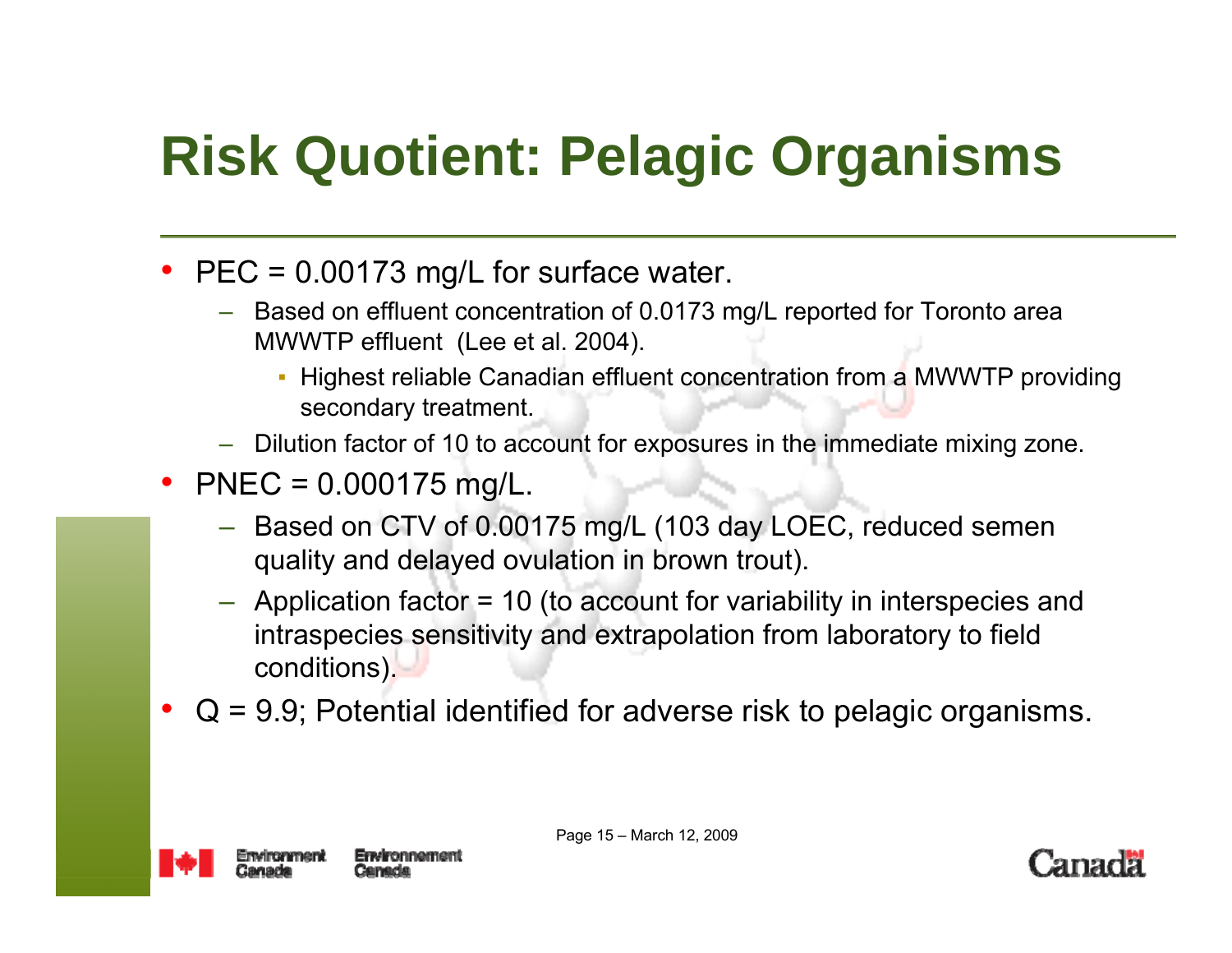# **Risk Quotients: Mammalian Wildlife**

- • Used an energetics model based on the general exposure approach for wildlife from the U.S. Environmental Protection Agency's (EPA) Exposure Factors Handbook (USEPA 1993).
- • PEC estimated based on a calculation of the total daily intake (TDI, mg/kg-bw per day) of bisphenol A by sentinel species.





- TDI =  $PEC_{\text{wildlife}}$ 
	- Calculation considers, concentration of bisphenol A in prey species (estimated for fish) and proportion which this species composes diet, metabolic rate of sentinel species, and gross energy of prey species.
- •• PEC $_{\text{mink}}$  = 0.009 mg/kg-bw per day
- •• PEC $_{\text{other}}$  = 0.021 mg/kg-bw per day

Page 16 – March 12, 2009



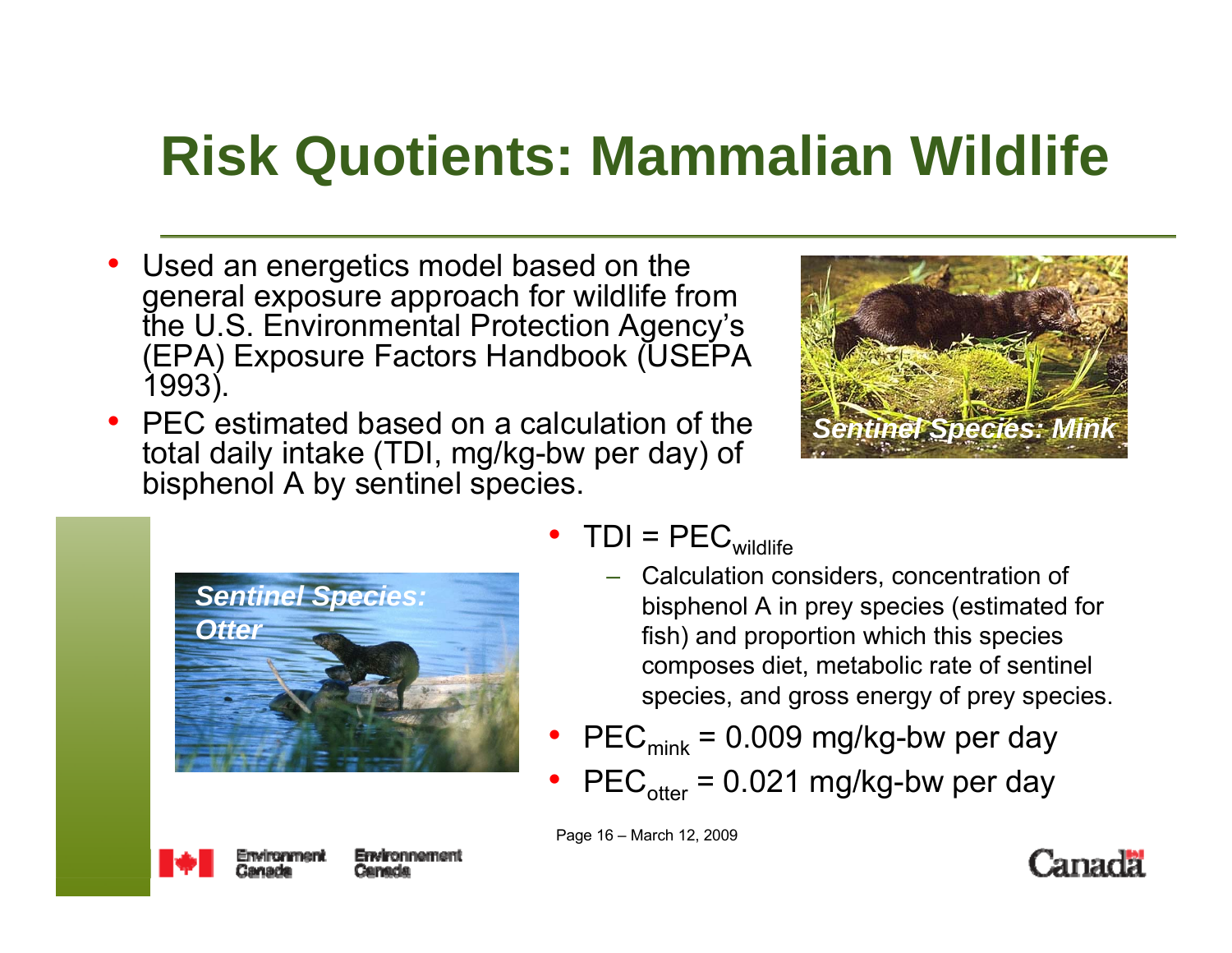### **Risk Quotients: Mammalian Wildlife (2)**

- PNEC (mg/kg-bw per day) from repeated oral dose toxicity data normalized based on body weight to wildlife receptor.
- Based on the analysis of rodent studies by Health Canada, the dataset of neurodevelopmental and behavioural studies suggests potential effects in the range of 0.01 to 0.1 mg/kg-bw per day and higher.
- • $\bullet$  CTV = 0.01  $-$  0.1 mg/kg-bw per day
- PNEC $_{\text{mink}}$  = 0.0008 to 0.008 mg/kg-bw per day
- PNEC<sub>otter</sub> = 0.0005 to 0.005 mg/kg-bw per day
- • $\bm{\lambda}$ mink • $\lq$ ntter

•

•

 $= 1.25$  to 12.50<br>= 4.2 to 42.0

Potential for risk identified.



Page 17 – March 12, 2009

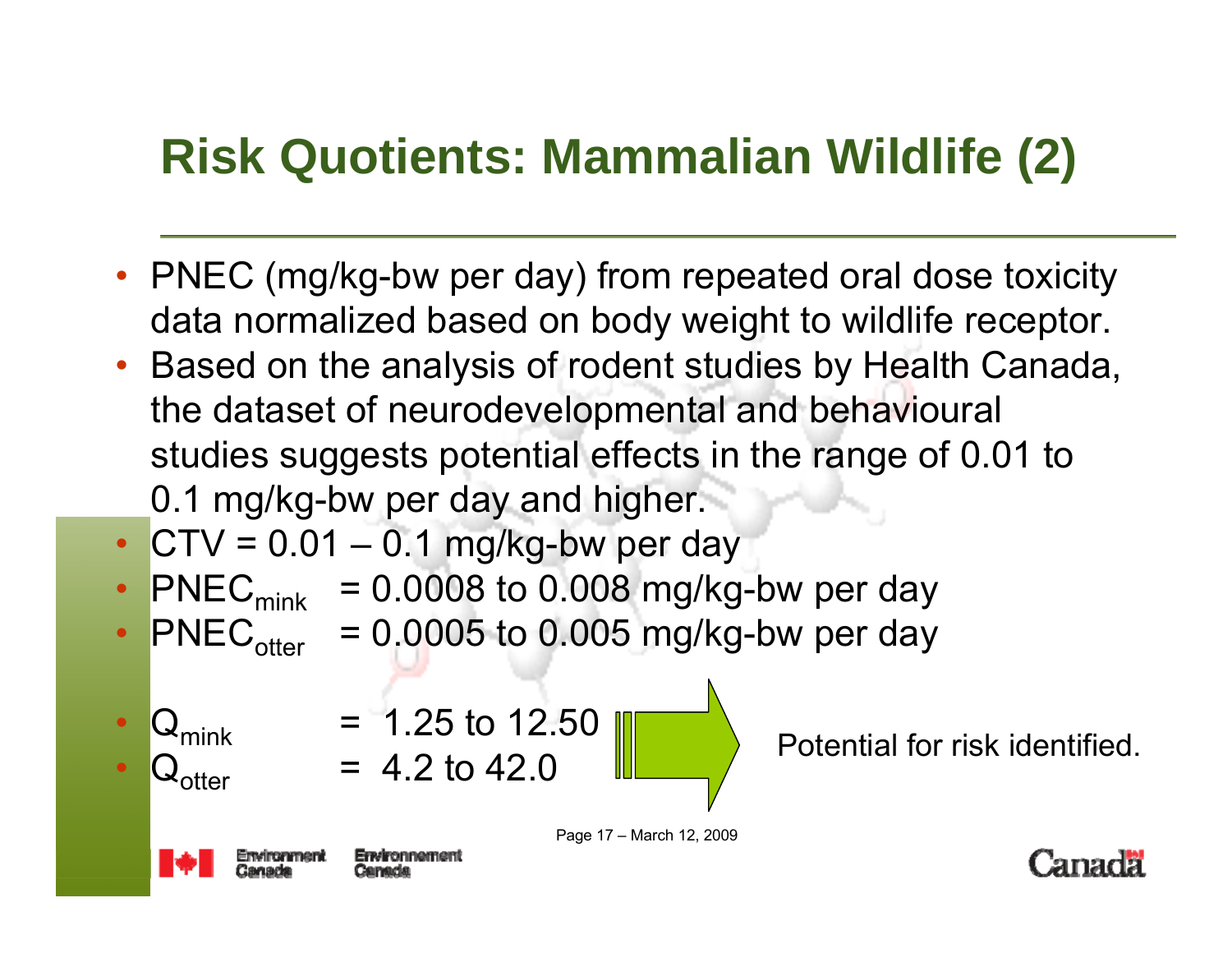### **Bisphenol A Ecological Screening Assessment: Conclusions**

- Based on lines of evidence relating to:
	- $-$  High and increasing production, environmental presence and stability, potential uptake and accumulation in biota, and environmental effects
- Bisphenol A found to meet criteria of subsection 64 (a) set out under the CEPA 1999.
	- Entering the environment in a quantity or concentration or under conditions that have or may have an immediate or long-term harmful effect on the environment or its biological diversity.
	- Proposed addition to Schedule 1 under CEPA 1999.
- Final Assessment was published in *Canada Gazette*  Part 1 on 18 October 2008.



Page 18 – March 12, 2009

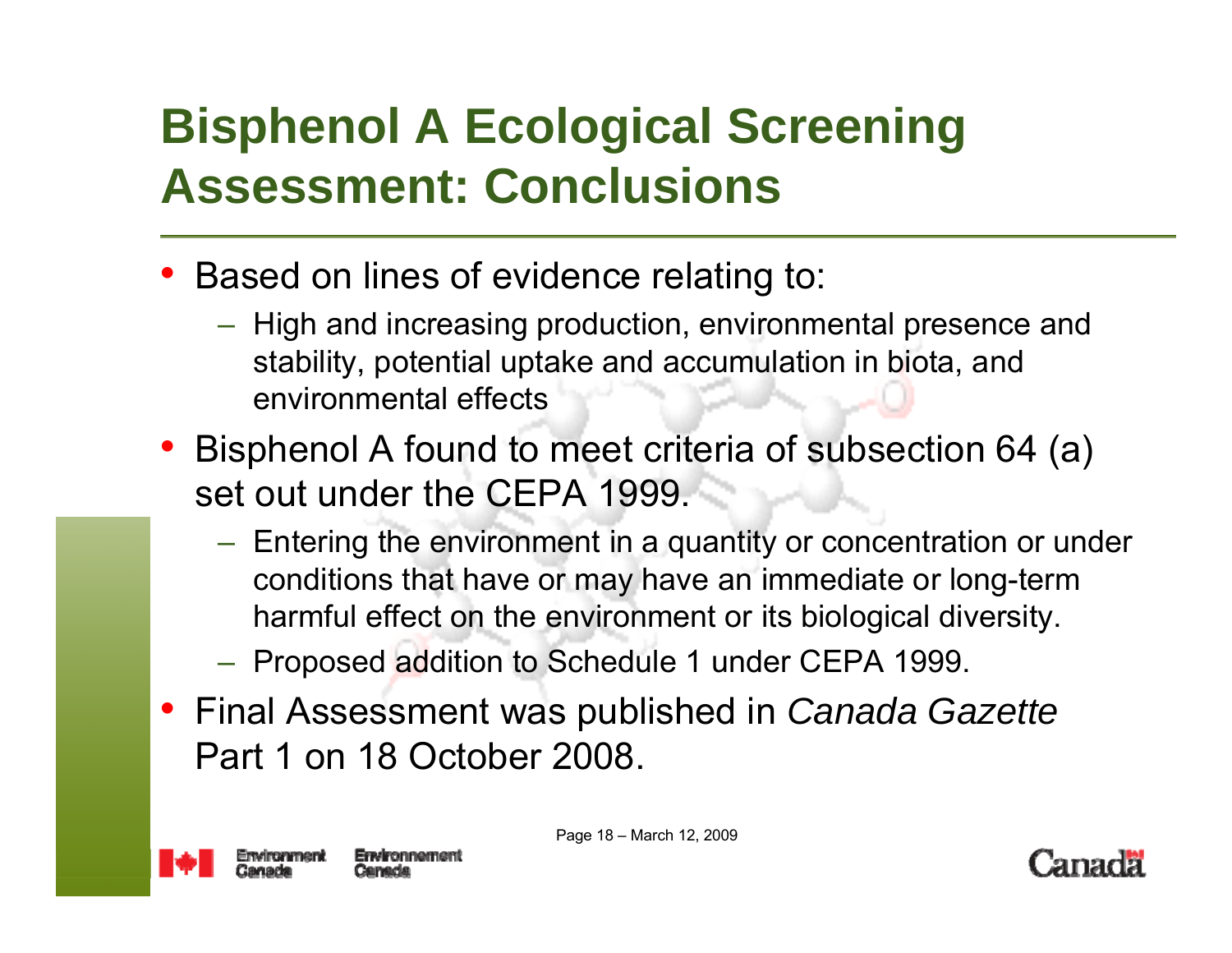

### **Contact Information**

- • **Chemical Substances Web Site:** 
	- **[www.chemicalsubstanceschimiques.gc.ca](http://www.chemicalsubstanceschimiques.gc.ca/)**
- • More information on the Challenge Program:
	- Ecological Assessment Program
	- Fontaine Building, 8th Floor
	- 200, Sacré-Coeur Boulevard
	- Gatineau QC K1A 0H3
	- T: 1-888-228-0530/819-956-9313
	- F: 1-800-410-4314/819-953-4936
	- Email: **[DSL.surveyco@ec.gc.ca](mailto:DSL.surveyco@ec.gc.ca)** (surveys and questionnaires) **[Existing.Substances.Existantes@ec.gc.ca](mailto:Existing.Substances.Existantes@ec.gc.ca)** (public comments)

Page 19 – March 12, 2009

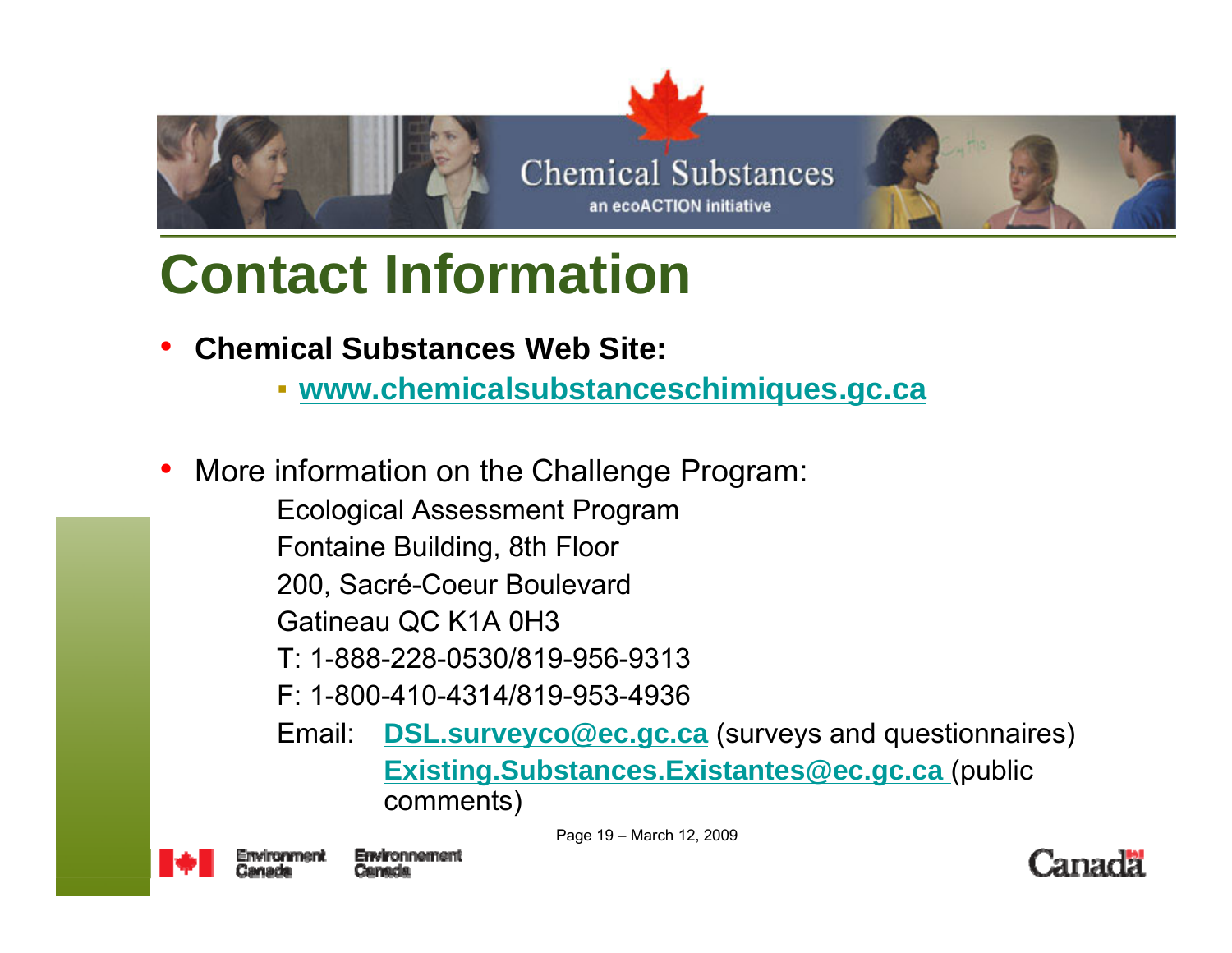# **Thank you for listening!**



Page 20 – March 12, 2009

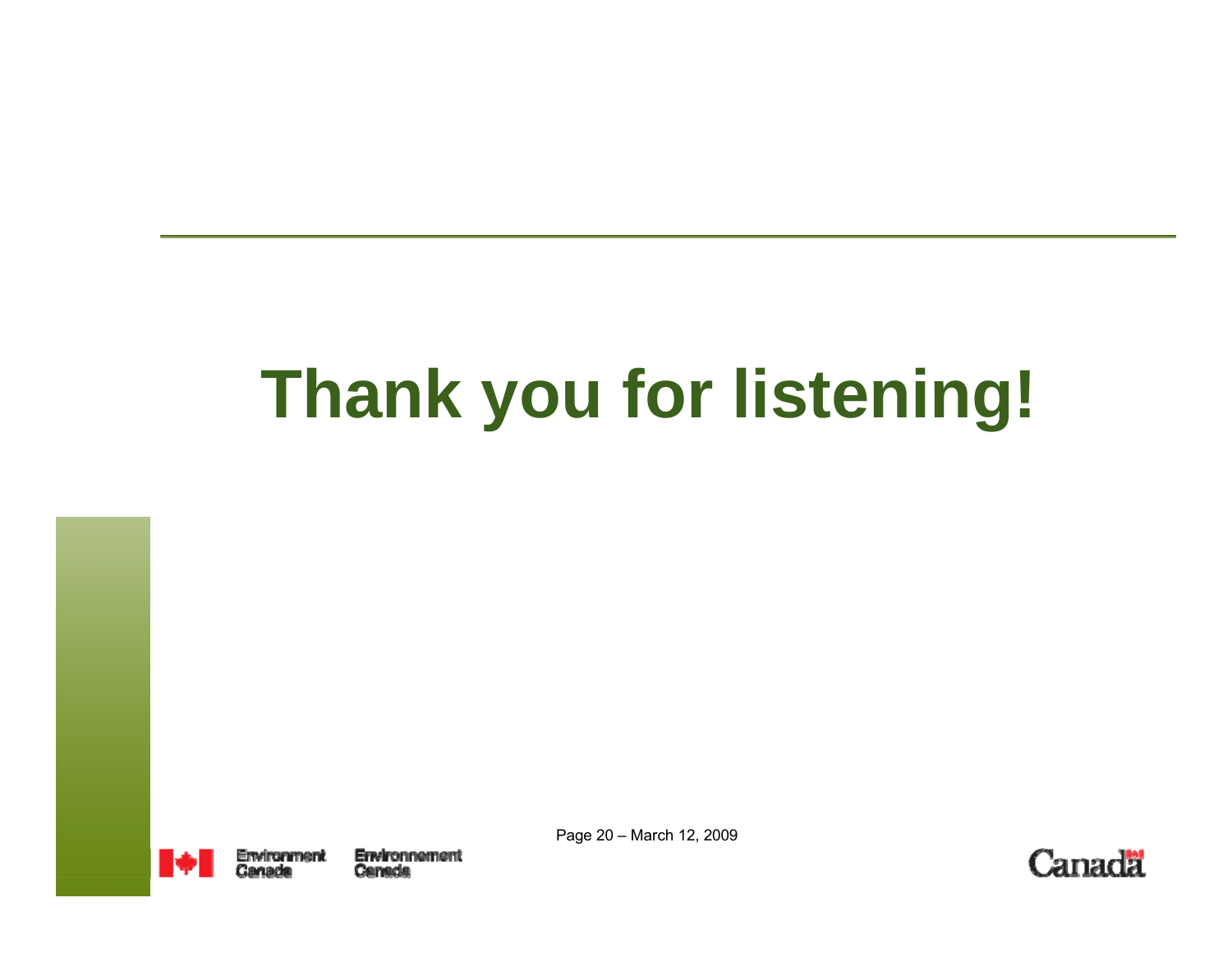### **Addendum Slides**



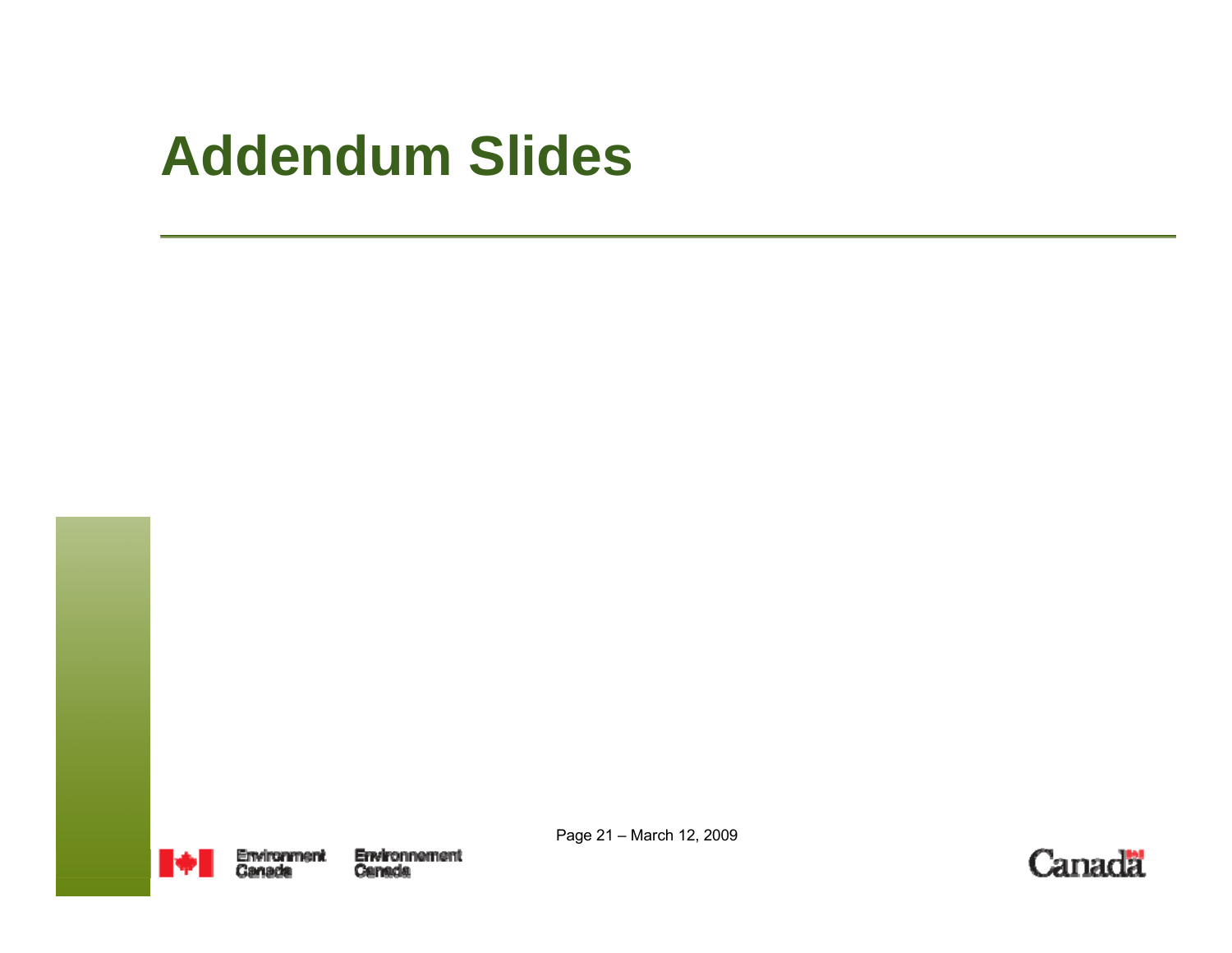#### **Ecological Criteria used in the Categorization of the Domestic Substances List**

• Categorization criteria for Persistence and Bioaccumulation are identified in the Persistence and Bioaccumulation Regulations under CEPA 1999.

| <b>Persistence</b><br>A substance is considered persistent if its transformation half-<br>life satisfies the criterion in any one environmental medium or<br>if it is subject to long-range transport |                                                                               |                                                             |
|-------------------------------------------------------------------------------------------------------------------------------------------------------------------------------------------------------|-------------------------------------------------------------------------------|-------------------------------------------------------------|
| <b>Medium</b>                                                                                                                                                                                         | <b>Half-life</b>                                                              | <b>Bioaccumulation</b>                                      |
| Air<br>Water<br>Sediment<br>Soil                                                                                                                                                                      | $\geq$ 2 days (or LRT)<br>$\geq 6$ months<br>$\geq$ 1 year<br>$\geq 6$ months | $BAF \geq 5000$ or<br>BCF $\geq$ 5000 or<br>$log Kow \ge 5$ |

 For a substance to be considered **Eco Inherently Toxic**, it must have an acute aquatic toxicity of  $\leq 1$  mg/L, or a chronic aquatic toxicity of  $\leq 0.1$  mg/L



Page 22 – March 12, 2009

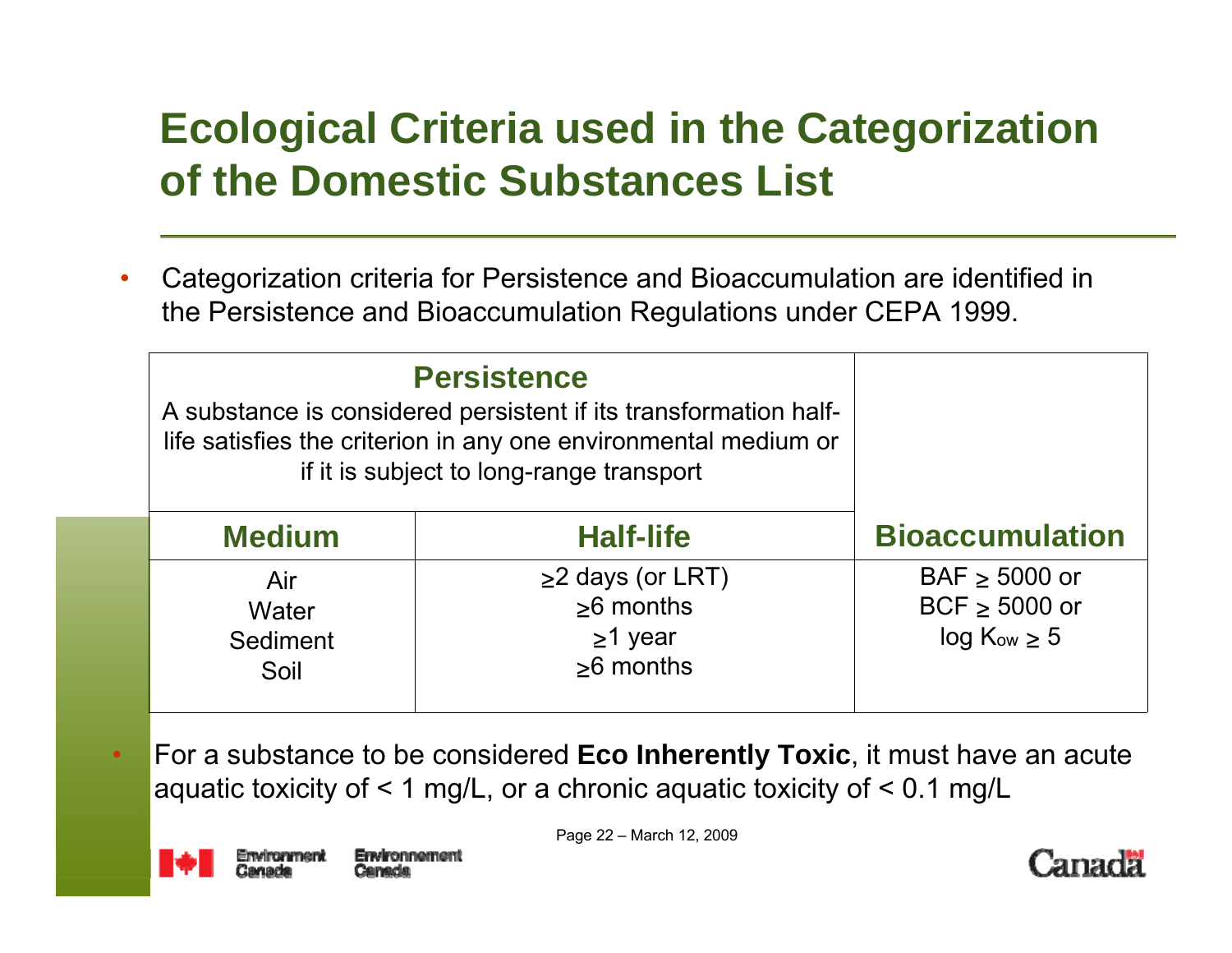#### **Selected endpoint values relating to potential hormonal effects in fish**

| <b>Test organism</b> | <b>Duration of</b><br>test (days) | <b>Endpoint observed</b>     | <b>Lowest effect</b><br>value $(mg/L)$ | <b>Reference</b>        |
|----------------------|-----------------------------------|------------------------------|----------------------------------------|-------------------------|
| Fish:                |                                   |                              |                                        |                         |
| Carp                 | $\overline{4}$                    | Vitellogenin induction       | 22.8                                   | Letcher et al. 2005     |
| Goldfish             | 8                                 | Altered plasma calcium       | 0.228                                  | Suzuki et al. 2003      |
|                      |                                   | homeostasis                  |                                        |                         |
| Rainbow trout        | 12                                | Vitellogenin induction       | 0.070                                  | Lindholst et al. 2000   |
| Carp                 | 14                                | Altered sex steroid levels   | 0.001 <sup>1</sup>                     | Mandich et al. 2007     |
| Turbot               | 21                                | Altered steroid hormone      | $0.059^2$                              | Labadie and Budzinski   |
|                      |                                   | balance                      |                                        | 2006                    |
| Guppy                | 21                                | Reduced total sperm count    | 0.274 <sup>1</sup>                     | Haubruge et al. 2000    |
| Fathead minnow       | 21                                | Reduced egg number at        | 0.500                                  | Brian et al. 2007       |
|                      |                                   | spawning                     |                                        |                         |
| Medaka               | 21                                | Vitellogenin induction       | 0.500                                  | Tabata et al. 2004      |
| Medaka               | 21                                | Altered gonad development    | 1.720                                  | Kang et al. 2002        |
| Medaka               | 60                                | Altered growth, sex ratio    | 1.820                                  | Yokota et al. 2000      |
| Zebrafish            | Fertilization                     | Vitellogenin induction,      | 0.375                                  | Segner et al. 2003      |
|                      | to adult                          | altered gonad histology      |                                        |                         |
|                      | $(65-75 \text{ days})$            |                              |                                        |                         |
| <b>Brown</b> trout   | 103                               | Reduced sperm quality and    | $0.00175$ <sup>1</sup>                 | Lahnsteiner et al. 2005 |
|                      |                                   | motility; delayed ovulation, |                                        |                         |
|                      |                                   | reduced percent ovulation    |                                        |                         |
| Medaka               | 110                               | Altered gonad development    | 0.006 <sup>1</sup>                     | Metcalfe et al. 2001    |

<sup>1</sup> Significant effects occurred at the lowest test concentration

<sup>2</sup> One test concentration



Page 23 – March 12, 2009

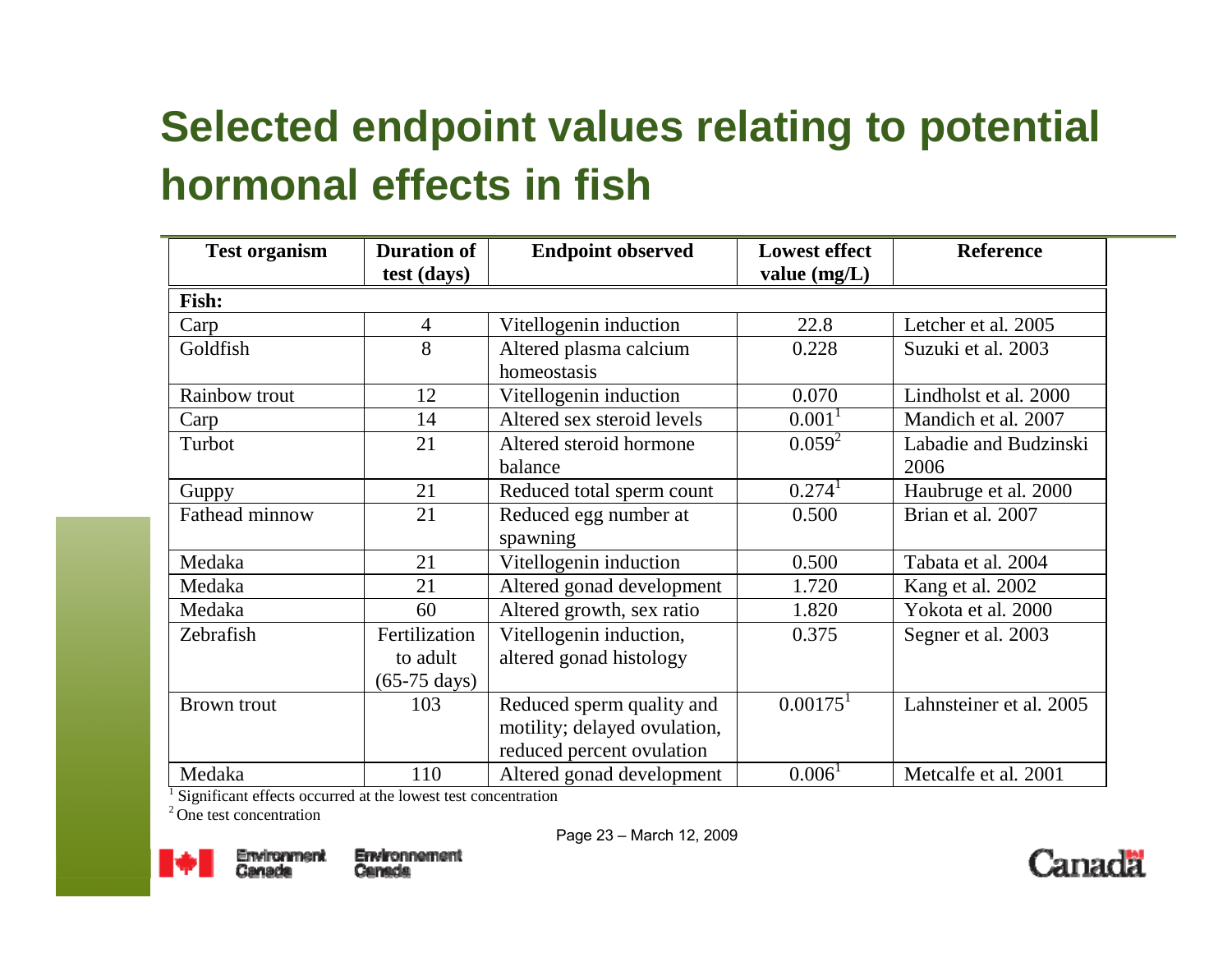#### **Selected endpoint values relating to potential hormonal effects in aquatic invertebrates**

| <b>Test organism</b> | <b>Duration of</b> | <b>Endpoint observed</b>   | <b>Lowest effect</b> | <b>Reference</b>      |
|----------------------|--------------------|----------------------------|----------------------|-----------------------|
|                      | test (days)        |                            | value $(mg/L)$       |                       |
| Copepod              | 21                 | Delayed development        | 0.00001              | Marcial et al. 2003   |
| Mussel               | 21                 | Induction of vitellogenin- | $0.050^2$            | Aarab et al. 2006     |
|                      |                    | like proteins and spawning |                      |                       |
|                      |                    | in both sexes              |                      |                       |
| Mussel               | 21                 | Resorption of male and     | $0.050^2$            | Ortiz-Zarragoitia and |
|                      |                    | female gonads              |                      | Cajaraville 2006      |
| Mudsnail             | 56                 | Increased embryo           | 0.001                | Duft et al. 2003      |
|                      |                    | production                 | (mg/kg)              |                       |
| Mudsnail             | 63                 | Increased embryo           | 0.005                | Jobling et al. 2004   |
|                      |                    | production                 |                      |                       |
| Ramshorn snail       | 180                | Increased egg and clutch   | 0.0000483            | Oehlmann et al. 2006  |
|                      |                    | production                 |                      |                       |
| Chironomid           | 2 life cycles      | Delayed emergence $(2nd$   | 0.078                | Segner et al. 2003    |
|                      |                    | generation)                |                      |                       |
|                      |                    | mouthpart deformities      | 0.010                |                       |

Significant effects occurred at the lowest test concentration

mement

2 One test concentration



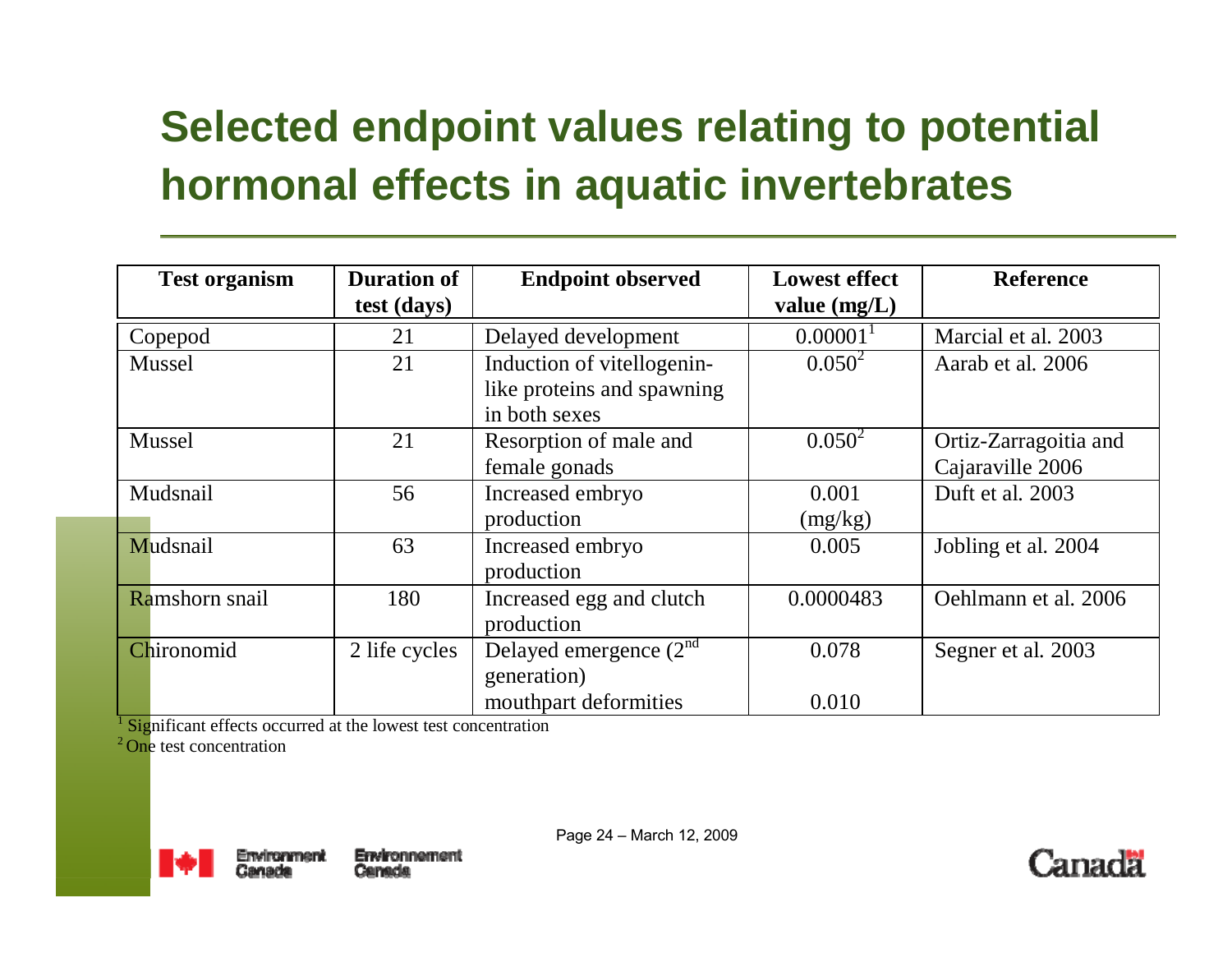#### **Selected endpoint values relating to potential hormonal effects in amphibians and reptiles**

| <b>Test organism</b> | <b>Duration of</b><br>test (days) | <b>Endpoint observed</b>                                                              | <b>Lowest effect</b><br>value $(mg/L)$ | <b>Reference</b>      |
|----------------------|-----------------------------------|---------------------------------------------------------------------------------------|----------------------------------------|-----------------------|
| Amphibians:          |                                   |                                                                                       |                                        |                       |
| Frog                 | < 1                               | Competitive binding to<br>estrogen receptor                                           | $0.107^{3}$                            | Suzuki et al. 2004    |
| Frog                 | 9                                 | Suppressed metamorphosis                                                              | $0.228$ <sup>1</sup>                   | Goto et al. 2006      |
| Frog                 | 75                                | Altered gonad development                                                             | 0.228                                  | Jagnytsch et al. 2006 |
| Frog                 | 84                                | Feminized sex ratio                                                                   | 0.0228                                 | Kloas et al. 1999     |
| Frog                 | 90                                | No observable effect on<br>larval growth, development<br>or sexual differentiation    | Highest: $0.500$                       | Pickford et al. 2003  |
| Frog                 | 120                               | Feminized sex ratio at<br>$0.0228$ mg/L, no observable<br>effect at 0.00228 and 0.228 | 0.0228                                 | Levy et al. 2004      |
| <b>Reptiles:</b>     |                                   |                                                                                       |                                        |                       |
| Caiman               | 10                                | Reversed gonadal sex and<br>altered gonad structure                                   | 1.400 <sup>1</sup><br>$(mg/kg$ egg)    | Stoker et al. 2003    |

<sup>1</sup> Significant effects occurred at the lowest test concentration

<sup>2</sup> Test concentration was reported as  $4.7 \times 10^{-7}$  M



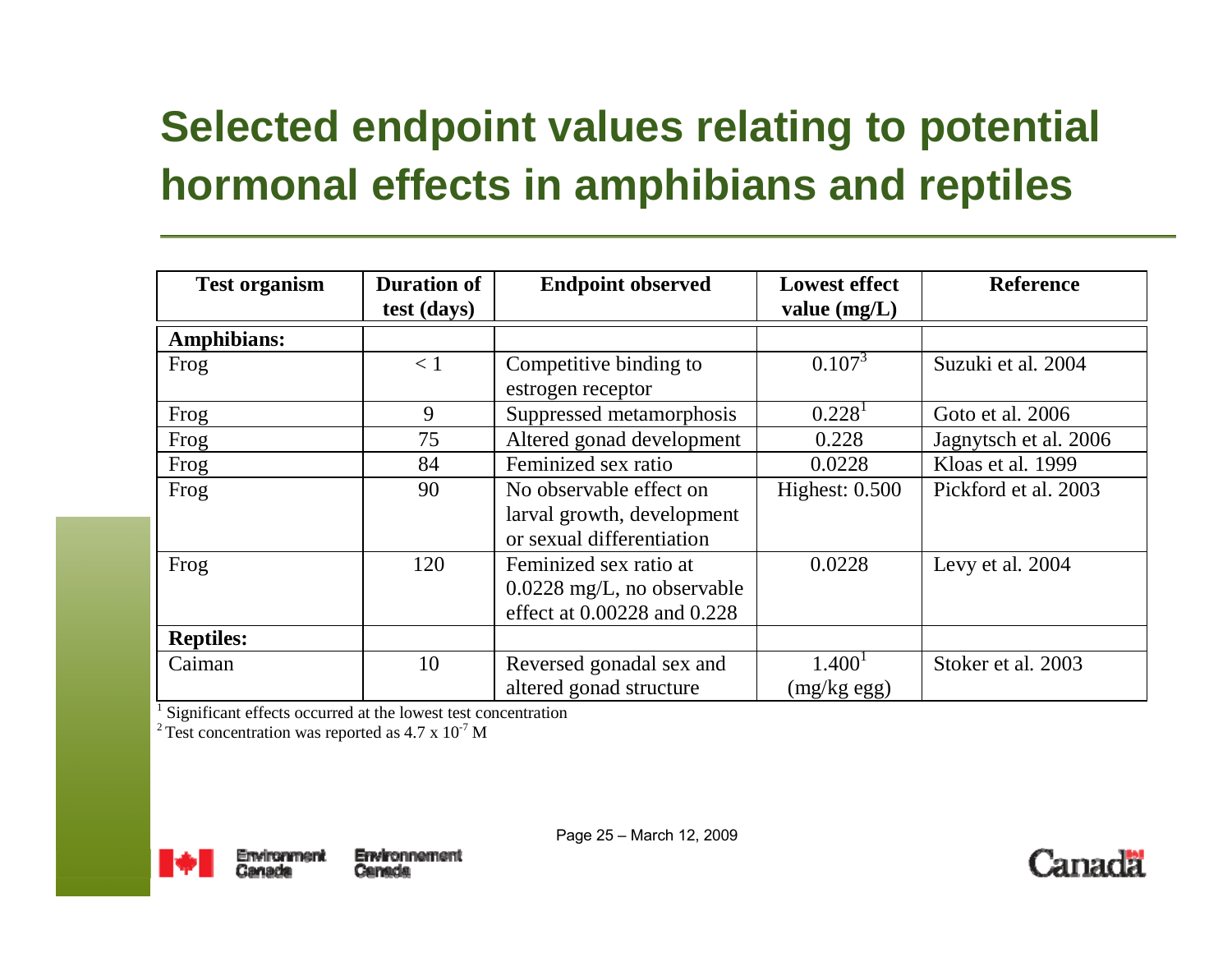### **Calculation of PEC Based on USEPA (1993)**

• PEC estimated based on total daily intake (TDI, mg/kg-bw per day) for mink and otter.

$$
\text{TDI} = \left[ \text{FMR} \left( \frac{C_i \cdot P_i}{\text{GE}_i \cdot \text{AE}_i} \right) \right] \cdot \text{Pt}
$$

- Where:
	- FMR = normalized free metabolic rate of wildlife receptor of interest (236 kcal/kg-bw per day for mink and 183 kcal/kg-bw per day for river otter)
	- $\blacksquare$  Ci = concentration of contaminant in the ith prey species (mg/kg-bw) (see below)
	- $\blacksquare$  Pi = proportion of the ith prey species in the diet (unitless) (default = 35% for mink; 100% for otter)
	- GEi = gross energy of the ith prey species (default = 1240 kcal/kg-bw prey)
	- AEi = assimilation efficiency of the ith prey species by the wildlife receptor  $(detault = 0.91)$
	- ▪ Pt = proportion of the time the receptor spends in the contaminated area (50% for mink and 50% for otter)



Page 26 – March 12, 2009